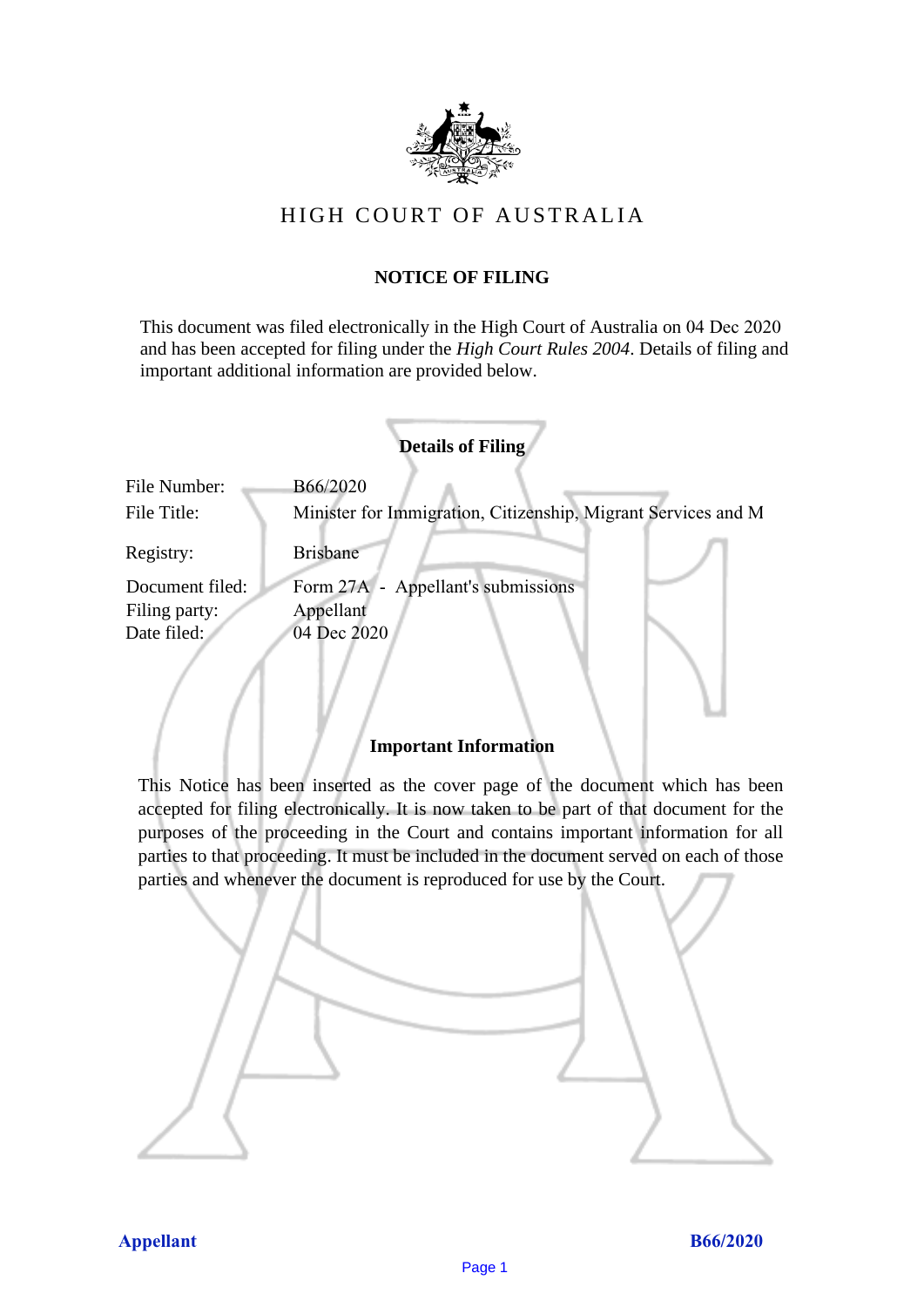### IN THE HIGH COURT OF AUSTRALIA B66 of 2020 BRISBANE REGISTRY BRISBANE REGISTRY

B66 of 2020

# **MINISTER FOR IMMIGRATION, CITIZENSHIP,**  MINISTER FOR IMMIGRATION, CITIZENSHIP, **MIGRANT SERVICES AND MULTICULTURAL**  MIGRANT SERVICES AND MULTICULTURAL **AFFAIRS**  AFFAIRS

Appellant Appellant

## **DEANNA LYNLEY MOORCROFT**  DEANNA LYNLEY MOORCROFT

Respondent Respondent

10 10

# **APPELLANT'S SUBMISSIONS**  APPELLANT'S SUBMISSIONS

1

#### **I. SUITABLE FOR PUBLICATION** SUITABLE FOR PUBLICATION I.

1. These submissions are in a form suitable for publication on the internet. These submissions are in <sup>a</sup> form suitable for publication on the internet. 1.

#### II. ISSUE  $II.$

2. The issue posed by this case is whether: The issue posed by this case is whether: 2.

- 2.1. As the appellant (the **Minister**) contends, the expression "removed or As the appellant (the Minister) contends, the expression "removed or deported from", where it twice appears in paragraph (d) of the definition of deported from", where it twice appears in paragraph (d) of the definition of20 "behaviour concern non-citizen" (**BCNC**) in section 5(1) of the *Migration*  "behaviour concern non-citizen" (BCNC) in section 5(1) of the Migration *Act 1958* (the **Act**), means taken out of a country (be it "Australia" or Act 1958 (the Act), means taken out of a country (be it "Australia" or "another country") by or on behalf of a government of that country *in fact*? "another country'') by or on behalf of a government of that country infact? APPELLANT'S EVENTSATION<br>
NEWSPAPE ASSEMBLY TO MANUFOR A CONFIGENCY (CITERENSITY)<br>
MINISTER POR INVIDENCY INCORPORT THERES<br>
MINISTER POR INVIDENCY AND MULTICLITERATE.<br>
MIGRANY SERVICES AND MULTICLITERATE.<br>
DEANNA LYNEEY MO 2.1.
	- 2.2. The expression "removed or deported from", where it twice appears in The expression "removed or deported from", where it twice appears in paragraph (d), means taken out of a country (be it "Australia" or "another paragraph (d), means taken out of <sup>a</sup> country (be it "Australia" or "another country") by or on behalf of a government of that country *validly* or *lawfully*? country'') by or on behalf of <sup>a</sup> government of that country validly or lawfully? 2.2.
	- 2.3. As the respondent contended below, the expression "removed or deported" As the respondent contended below, the expression "removed or deported" has two different meanings where it twice appears in paragraph (d): in the has two different meanings where it twice appears in paragraph (d): in the first limb ("from Australia") it means taken out of Australia *validly* or first limb ("from Australia") it means taken out of Australia validly or lawfully in accordance with Part 2 Divs 8 and 9 of the Act; and in the second 2.3.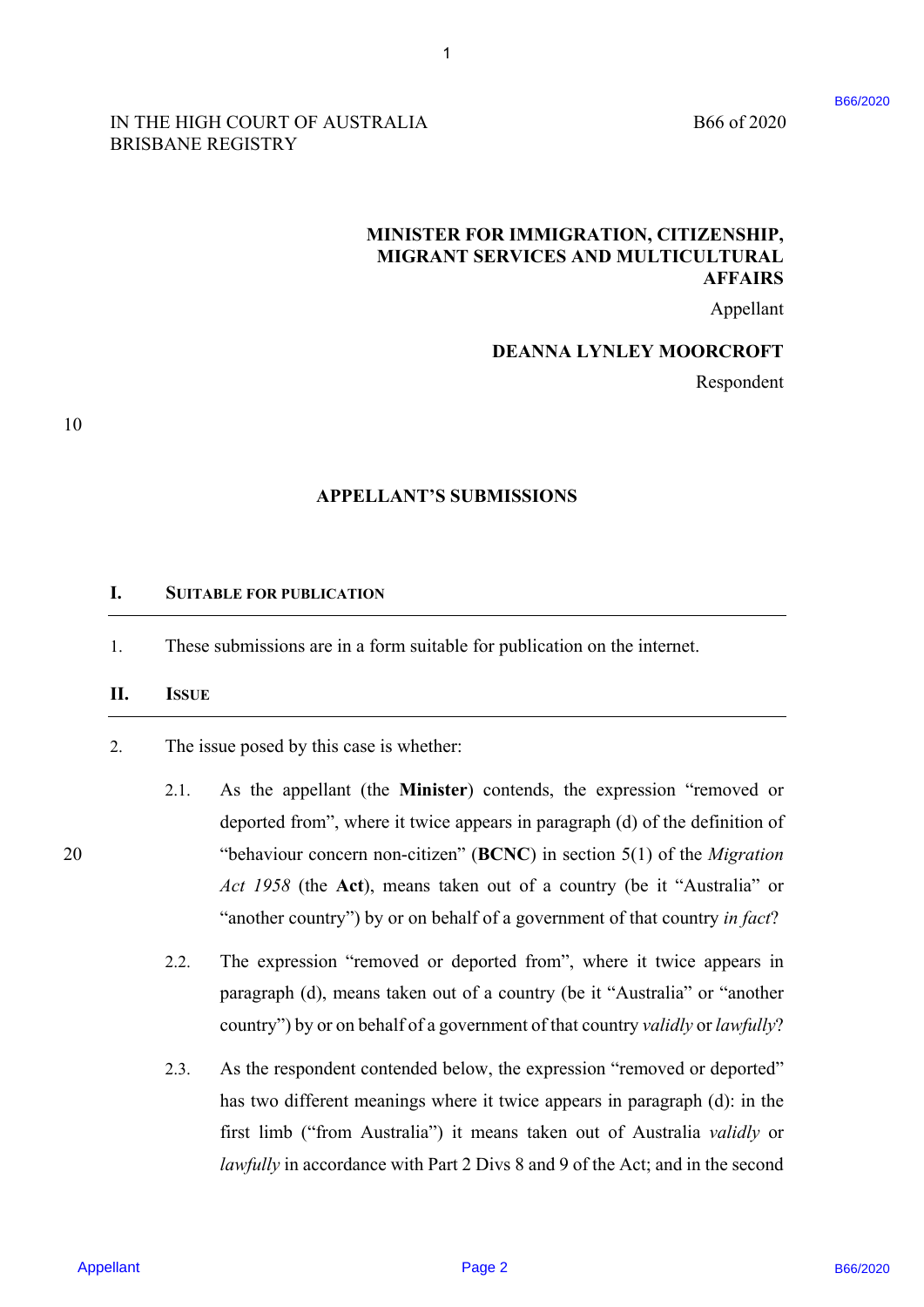limb ("from another country") it means taken out of that country by or on limb ("from another country") it means taken out of that country by or on behalf of a government of that country *in fact*? behalf of a government of that country in fact?

#### **III. SECTION 78B NOTICES** SECTION 78B NOTICES Hil.

3. The Minister has considered whether notices should be given in compliance with The Minister has considered whether notices should be given in compliance with section 78B of the *Judiciary Act 1903*, and is satisfied that that it is not necessary. section 78B of the Judiciary Act 1903, and is satisfied that that it is not necessary.

2

#### **IV. REASONS FOR JUDGMENT BELOW** REASONS FOR JUDGMENT BELOW IV.

- 4. There has been no report of the reasons for judgment of either the trial court There has been no report of the reasons for judgment of either the trial court (the Federal Circuit Court) or the intermediate appellate court (the Federal Court) below. However, the medium neutral citations are, respectively: below. However, the medium neutral citations are, respectively:
- 10 4.1. *Moorcroft v Minister for Home Affairs* [2019] FCCA 772; and 4.1. Moorcroft v Minister for Home Affairs [2019] FCCA 772; and
	- 4.2. *Moorcroft v Minister for Immigration, Citizenship, Migrant Services and*  4.2. Moorcroft v Minister for Immigration, Citizenship, Migrant Services and*Multicultural Affairs* [2020] FCA 382. Multicultural Affairs {2020] FCA 382.

#### **V. FACTS** FACTS

10

- 5. The respondent is a citizen of New Zealand. She resided in Australia as the holder The respondent is a citizen of New Zealand. She resided in Australia as the holder of a special category visa for a period until 24 December 2017, when she returned to New Zealand: *J* [2], [4]. On 2 January 2018, the respondent returned to Australia, to New Zealand: J [2], [4]. On 2 January 2018, the respondent returned to Australia, and was granted another special category visa (the **Visa**): *J* [5]. and was granted another special category visa (the Visa): J [5].
- 6. However, on 3 January 2018, the Visa was purportedly cancelled under section However, on <sup>3</sup> January 2018, the Visa was purportedly cancelled under section 116(1)(e) of the Act (the **cancellation decision**):  $J$  [5], [7]. The respondent was 20 detained under section 189(1). Then, on 4 January 2018, the respondent was detained under section 189(1). Then, on 4 January 2018, the respondent was removed from Australia in purported reliance on the power in section 198(2): *J* [7]. removed from Australia in purported reliance on the power in section 198(2): J [7]. She remained in New Zealand until 29 January 2019: *J* [7], [9]. She remained in New Zealand until 29 January 2019: J [7], [9]. time ("them another country") it means taken out of that country by or on<br>
Ushall of a govarnment of fast country is  $\beta_0 a t^2$ <br>
111. STCTIVY 7841 between variable validing the country is  $\beta_0 a t^2$ <br>
111. STCHUME the cons
	- 7. In the meantime, on 7 February 2018, the respondent applied to the Federal Circuit In the meantime, on <sup>7</sup> February 2018, the respondent applied to the Federal Circuit Court for judicial review of the cancellation decision: *J* [8]. On 28 June 2018, by Court for judicial review of the cancellation decision: J [8]. On 28 June 2018, by consent of the parties, that Court made an order quashing the cancellation decision:  $J[8]$ .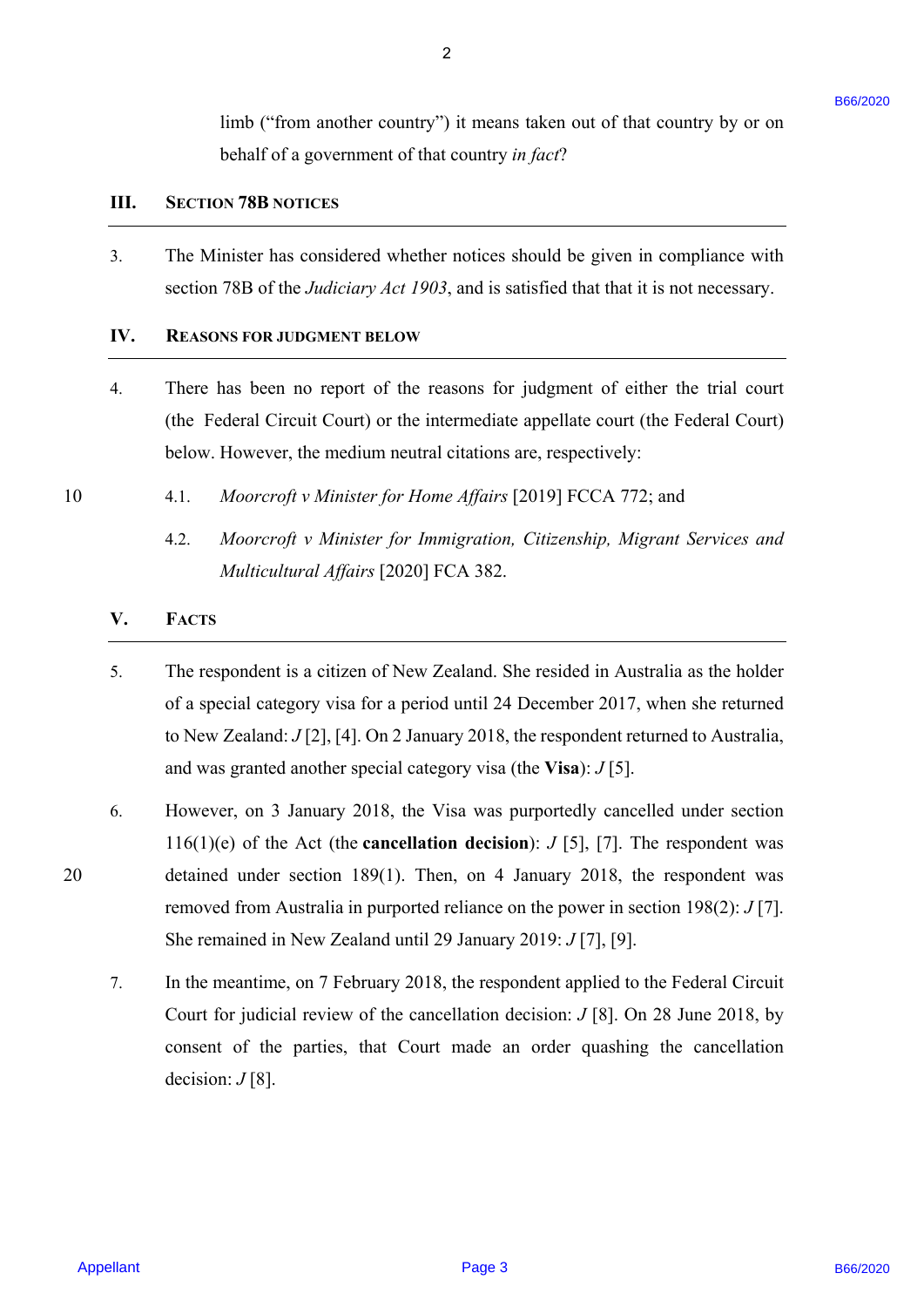8. On 29 January 2019, at about 8.45 am, the respondent arrived at Gold Coast Airport On 29 January 2019, at about 8.45 am, the respondent arrived at Gold Coast Airport and applied for a special category visa:  $J[9]$ <sup>1</sup> 8.

3

- 9. A criterion for a special category visa imposed by section 32(2) of the Act is that the Minister is satisfied that the applicant falls within any of the descriptions in the Minister is satisfied that the applicant falls within any of the descriptions in paragraphs (a) to (c). Paragraph (a) describes a non-citizen who, *inter alia*, is not a paragraphs (a) to (c). Paragraph (a) describes a non-citizen who, inter alia, is not a "behaviour concern non-citizen". "behaviour concern non-citizen'. 9.
- 10. The expression "behaviour concern non-citizen" is relevantly defined in section 5(1) The expression "behaviour concern non-citizen" is relevantly defined in section 5(1) of the Act as meaning a non-citizen who (emphasis added): of the Act as meaning a non-citizen who (emphasis added): 10.
- (a) has been convicted of a crime and sentenced to death or to (a) has been convicted of a crime and sentenced to death or to 10 imprisonment, for at least one year; or imprisonment, for at least one year; or
	- (b) has been convicted of 2 or more crimes and sentenced to (b) has been convicted of 2 or more crimes and sentenced to imprisonment, for periods that add up to at least one year if: imprisonment, for periods that add up to at least one year if:
	- …
	- (c) has been charged with a crime and either: (c) has been charged with <sup>a</sup> crime and either:
		- (i) found guilty of having committed the crime while of (i) found guilty of having committed the crime while of unsound mind; or unsound mind; or
		- (ii) acquitted on the ground that the crime was committed while the person was of unsound mind; the person was of unsound mind;
- (d) has been **removed or deported from Australia** or **removed or**  (d) has been removed or deported from Australia or removed or 20 **deported from another country**; or deported from another country; or
	- (e) has been excluded from another country in prescribed circumstances; circumstances;
- 11. At about 11.07 am, the respondent was interviewed by a delegate of the Minister at At about 11.07 am, the respondent was interviewed by a delegate of the Minister at the airport. She was asked whether she had ever been removed, deported or excluded from entering any country, including Australia. She answered in the affirmative and from entering any country, including Australia. She answered in the affirmative and explained that she had been removed from Australia after her Visa was cancelled explained that she had been removed from Australia after her Visa was cancelled on 3 January 2018: *J* [9].<sup>2</sup> 8. On 29 Immary 2019, at about 8.45 um, the respondent arrive of at fail of cost Airport<br>and applied for a special column  $\sim$  19 Page 10 and 19 and 2020 of the Art is that<br>the Minister for a special column be page 10 in 11.

1

<sup>&</sup>lt;sup>1</sup> See also affidavit of Mr McComber affirmed 29 January 2019, para [13], at Appellant's Book of Further Material (**AFM**) Tab 2.<br><sup>2</sup> See also affidavit of **N** 

<sup>&</sup>lt;sup>2</sup> See also affidavit of Mr McComber affirmed 29 January 2019, paras [12] and [13], at AFM Tab 2; and "Record of interview – New Zealand citizen with criminal convictions (BCNC)" dated 29 January 2019, "Record of interview — New Zealand citizen with criminal convictions (BCNC)" dated 29 January 2019, questions 25 and 26, at AFM Tab 1. questions 25 and 26, at AFM Tab 1.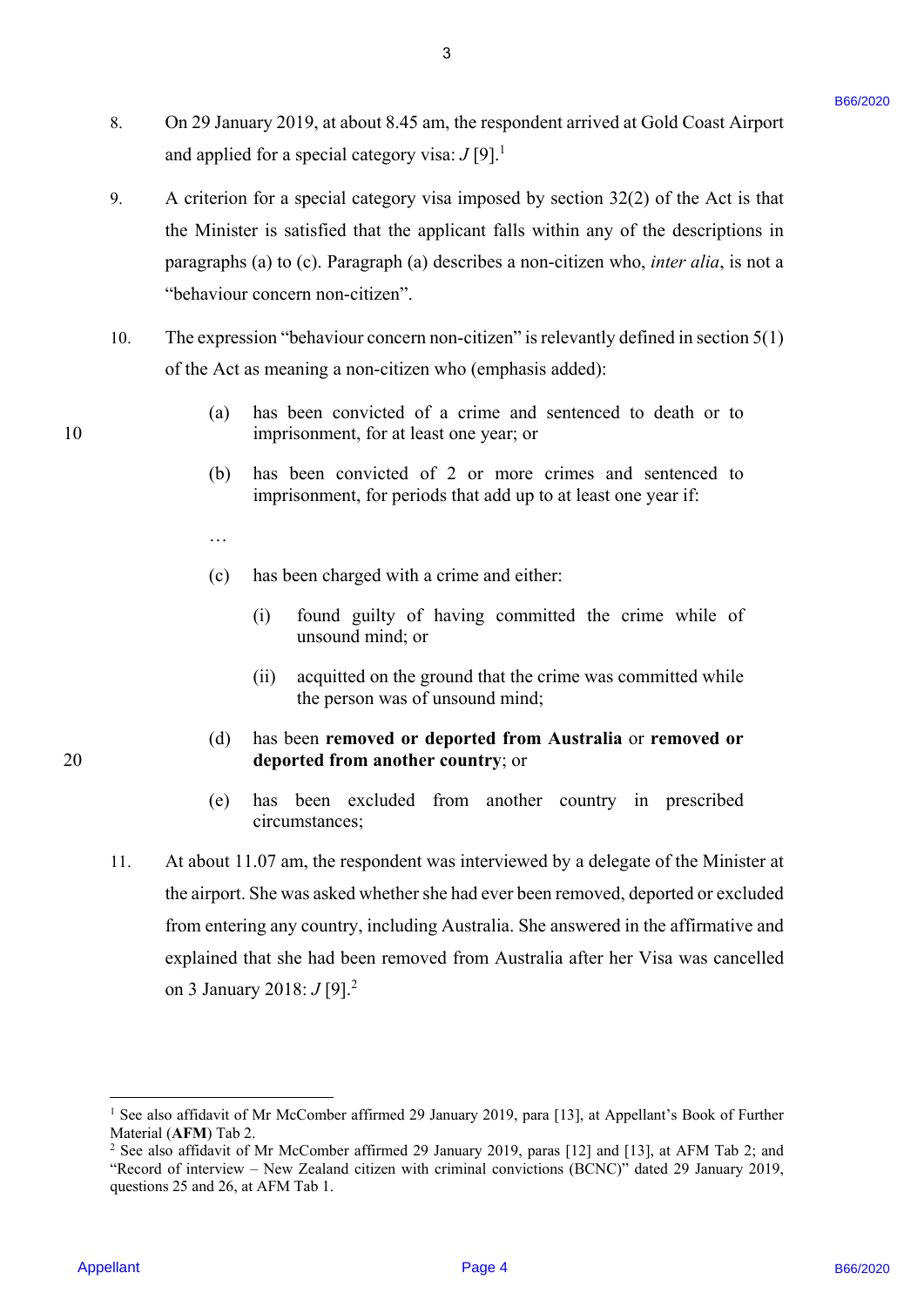12. During her interview, the respondent provided the delegate with a copy of a letter During her interview, the respondent provided the delegate with <sup>a</sup> copy of <sup>a</sup> letter that her solicitor, Joel McComber, had previously prepared. That letter explained that her solicitor, Joel McComber, had previously prepared. That letter explained that the cancellation decision had been quashed by the Federal Circuit Court, that the cancellation decision had been quashed by the Federal Circuit Court, attached those orders, and contended that as a consequence the respondent had not attached those orders, and contended that as a consequence the respondent had not been "removed or deported from Australia" within the meaning of paragraph (d) of been "removed or deported from Australia" within the meaning of paragraph (d) of the definition of BCNC in section 5 of the Act.<sup>3</sup> 12. During her interviews, the respondent provided the idealgate with a carge of a test wisite that has visited that the intervention and the street of the street of the street of the street of the street of the street of 12.

4

13. At about 11.44 am, the delegate refused to grant the respondent a special category At about 11.44 am, the delegate refused to grant the respondent a special category visa under section  $65(1)(b)$  of the Act.<sup>4</sup> The delegate was not satisfied that the respondent had not been "removed or deported from Australia" within the first limb respondent had not been "removed or deported from Australia" within the first limb 10 of paragraph (d) of the definition of BCNC: *J* [10]. Accordingly, the delegate was not satisfied that the respondent satisfied the criterion in section 32(2) of the Act. not satisfied that the respondent satisfied the criterion in section 32(2) of the Act. 13.

#### **VI. ARGUMENT** ARGUMENT VI.

### *Preliminary points*  Preliminary points

- 14. The respondent's Visa did not cease to be in effect when it was purportedly The respondent's Visa did not cease to be in effect when it was purportedly cancelled on 3 January 2018. That is because the cancellation decision was cancelled on <sup>3</sup> January 2018. That is because the cancellation decision was retrospectively nullified by the Federal Circuit Court's order made on 28 June 2018. retrospectively nullified by the Federal Circuit Court's order made on 28 June 2018. It follows that the respondent was not an "unlawful non-citizen" when she was It follows that the respondent was not an "unlawful non-citizen" when she was removed from Australia on 4 January 2018 in purported reliance on section 198(2). removed from Australia on 4 January 2018 in purported reliance on section 198(2). 14.
- 15. However, the retrospective nullification (by order made on 28 June 2018) of the However, the retrospective nullification (by order made on 28 June 2018) of the 20 cancellation decision (purportedly made on 3 January 2018) does not entail that the cancellation decision (purportedly made on <sup>3</sup> January 2018) does not entail that the respondent was not removed from Australia (which was done on 4 January 2018). respondent was not removed from Australia (which was done on 4 January 2018). Certiorari was never granted with respect to the "act" of removal, being a kind of a Certiorari was never granted with respect to the "act" of removal, being <sup>a</sup> kind of <sup>a</sup> "migration decision"<sup>5</sup> as defined<sup>6</sup> in the Act. Certiorari cannot quash a physical act.<sup>7</sup> 15.

20

10

<sup>&</sup>lt;sup>3</sup> Affidavit of Mr McComber affirmed 29 January 2019, para [13] and annexure JKM04, at AFM Tab 2. See also *J* [38].<br><sup>4</sup> Notificatio

<sup>&</sup>lt;sup>4</sup> Notification of Refusal of application for a Special Category Visa (TY444) dated 29 January 2019, at Core Appeal **(CAB**) Tab 1**.** Appeal (CAB) Tab 1.

<sup>&</sup>lt;sup>5</sup> See the definition of "migration decision" in section  $5(1)$  of the Act, and the extended definition of "privative" clause decision" in section 474(3) including paragraph  $(g)$  – "doing or refusing to do any other act or thing". <sup>6</sup> See, e.g., *Minister for Immigration and Border Protection v SZSSJ* (2016) 259 CLR 180 at [65], [66] and [68]; McHugh v Minister for Immigration, Citizenship, Migrant Services and Multicultural Affairs [2020] FCA 416 at [72]-[73] (Anderson J). FCA 416 at [72]-[73] (Anderson J).

<sup>&</sup>lt;sup>7</sup> See, e.g., Australian Education Union v General Manager of Fair Work Australia (2012) 246 CLR 117 at [46] (French CJ, Crennan and Kiefel JJ) and [113] (Heydon J), and the cases there cited.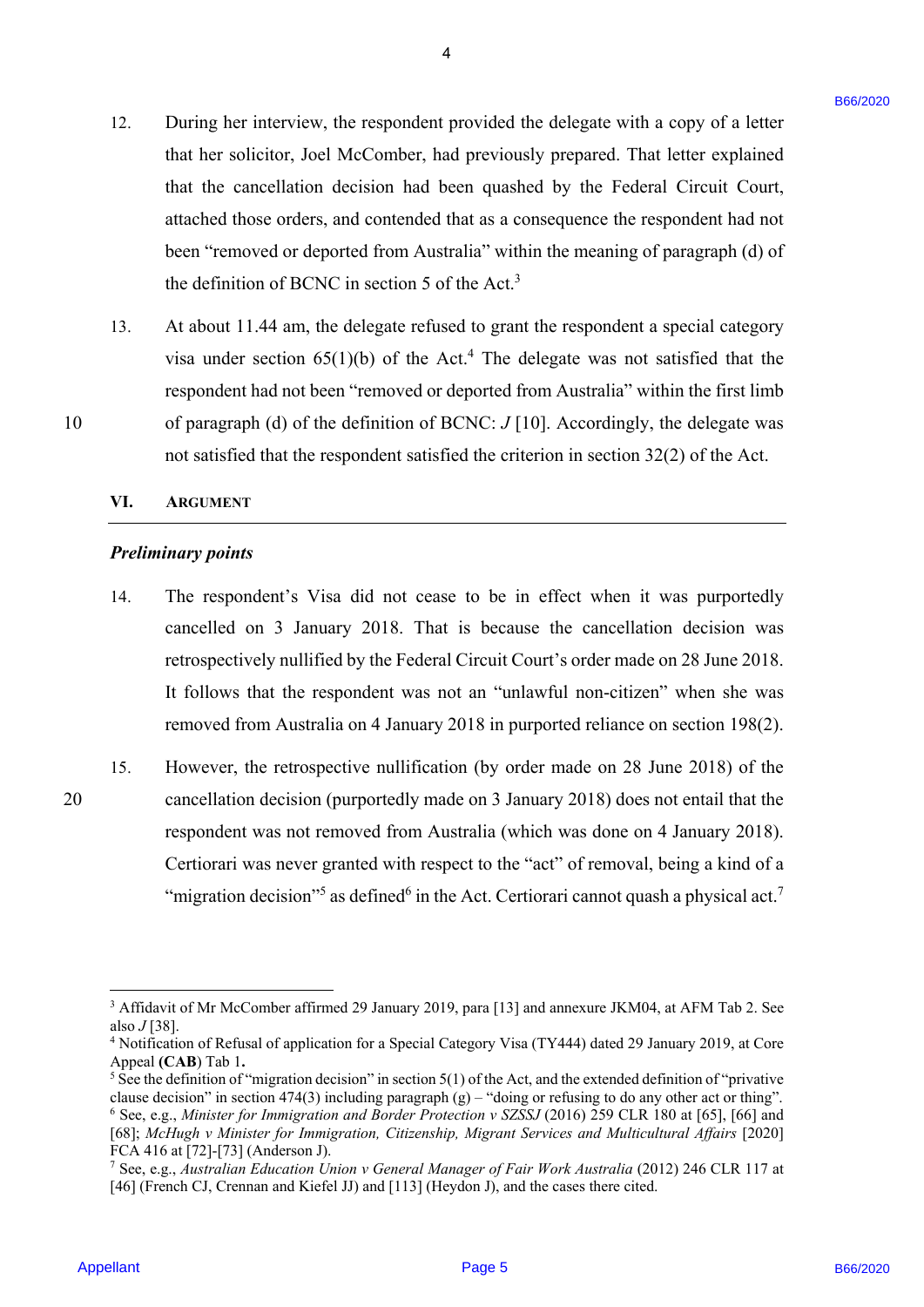16. Of course, the respondent could have applied to a court to enjoin her removal under 16. Of course, the respondent could have applied to a court to enjoin her removal under section 198(2), before the act was performed. But she did not do so. What might have been enjoined was instead performed; nothing can change that fact. have been enjoined was instead performed; nothing can change that fact.

5

- 17. And, as soon as the respondent left Australia, her Visa ceased to be in effect by 17. And, as soon as the respondent left Australia, her Visa ceased to be in effect by operation of section 82(8) of the Act. Accordingly, the respondent needed to apply operation of section 82(8) of the Act. Accordingly, the respondent needed to applyfor another visa in order to remain<sup>8</sup> in Australia when she returned on 29 January 2019.<sup>9</sup> In considering the respondent's application, it fell to the delegate to consider whether he was satisfied that the respondent had been "removed or deported from whether he was satisfied that the respondent had been "removed or deported from Australia". Australia".
- 10 18. Within the ordinary meaning of that expression in its context, the respondent clearly 18. Within the ordinary meaning of that expression in its context, the respondent clearly had been removed from Australia. She had been removed from Australia on had been removed from Australia. She had been removed from Australia on 4 January 2018.<sup>10</sup> That was an act performed in fact,<sup>11</sup> notwithstanding that the subsequent quashing of the cancellation decision entailed that the respondent was subsequent quashing of the cancellation decision entailed that the respondent was not an "unlawful non-citizen" when she was removed in fact. not an "unlawful non-citizen" when she was removed in fact. 10

### *The respondent's construction*  The respondent's construction

- 19. As noted above, in the Federal Court, the respondent argued that "removed or 19. As noted above, in the Federal Court, the respondent argued that "removed or deported" has two different meanings in paragraph (d) of the definition of BCNC: deported" has two different meanings in paragraph (d) of the definition of BCNC: in the first limb ("from Australia") it means taken out of Australia *validly* or *lawfully*  in the first limb ("from Australia') it means taken out of Australia validly or lawfullyin accordance with Part 2 Divs 8 and 9 of the Act; and in the second limb ("from in accordance with Part 2 Divs <sup>8</sup> and 9 of the Act; and in the second limb ("from 20 another country") it means taken out of that country by or on behalf of a government another country'') it means taken out of that country by or on behalfof a government of that country *in fact*. of that country in fact. 16. Of course, the respondent could have applied to a court to enjoin her removal under<br>notice (in 1982). Lyoks the acts was profound. But also do as to 0. What alight<br>have been explired some relation performed, wathing o
	- 20. The respondent was driven to urging the adoption of this anomalous construction as 20. The respondent was driven to urging the adoption of this anomalous construction as a result of her (correct) acceptance of two propositions: <sup>a</sup> result of her (correct) acceptance of two propositions:

<u>.</u>

 $8$  As a New Zealand citizen, the respondent did not need another visa to *travel* to Australia: see section  $42(1)$ and (2A)(a). and (2A)(a).

<sup>&</sup>lt;sup>9</sup> Hicks v Minister for Immigration and Multicultural and Indigenous Affairs (2005) 146 FCR 427 at [39] (Full Court). (Full Court).

 $10$  Consistently, the respondent, in answering the simple question in the visa application interview as to whether she had been removed from Australia or another country in the past, indicated that she *had*.<br><sup>11</sup> Cf. *New South Wales v Kable* (2013) 252 CLR 118 at [52] (Gageler J): "a thing done in the purported but whether she had been removed from Australia or another country in the past, indicated that she had.

invalid exercise of a power conferred by law, remains at all times a thing in fact". Gageler J also referred to invalid exercise of a power conferred by law, remains at all times a thing in fact". Gageler <sup>J</sup> also referred to Forsyth, "The Metaphysic of Nullity: Invalidity, Conceptual Reasoning and the Rule of Law", in Forsyth and Hare (eds), *The Golden Metwand and the Crooked Cord* (1998) Clarendon Press at 141. At 146, the authors Hare (eds), The Golden Metwand and the Crooked Cord (1998) Clarendon Press at 141. At 146, the authors observe: "[T]he law is not omnipotent; it cannot set everything right. Unlawful activity may (and does) have observe: "[T]he law is not omnipotent; it cannot set everything right. Unlawful activity may (and does) have effects which cannot be rectified ... For good or ill it is often impossible to return to the *status quo ante*. The law cannot wash away all signs of illegality." law cannot wash away all signs of illegality."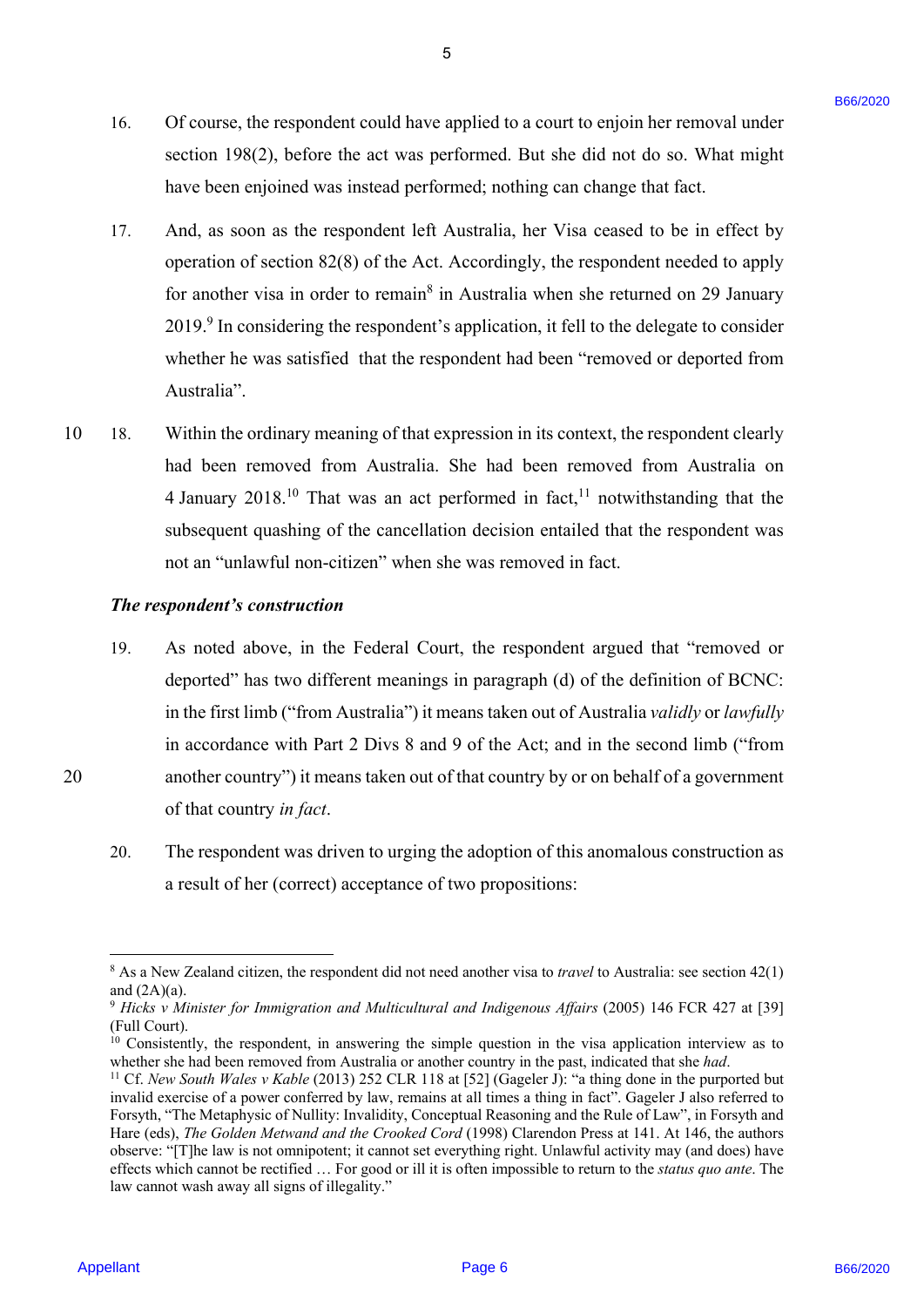20.1. first, if "removed or deported from Australia" means taken out of Australia 20.1. first, if "removed or deported from Australia" means taken out of Australia by or on behalf of the Government of Australia *in fact*, then that clearly by or on behalf of the Government of Australia in fact, then that clearly occurred on 4 January 2018 notwithstanding the subsequent quashing by the occurred on 4 January 2018 notwithstanding the subsequent quashing by the Federal Circuit Court of the cancellation decision; and Federal Circuit Court of the cancellation decision; and

6

- 20.2. secondly, "the words 'removed or deported from another country' should 20.2. secondly, "the words 'removed or deported from another country' should not be read as being subject to the lawfulness of the removal or deportation not be read as being subject to the lawfulness of the removal or deportation from another country".<sup>12</sup>
- 21. The respondent's anomalous construction should not be accepted, for the reasons The respondent's anomalous construction should not be accepted, for the reasonsoutlined below. However, before dealing with the respondent's construction, it is 10 useful to address the Federal Court's reasoning. useful to address the Federal Court's reasoning. 21.

### *Federal Court's reasoning*  Federal Court's reasoning

- 22. The Federal Court (Collier J) held that "it would be wrong to contort the language The Federal Court (Collier J) held that "it would be wrong to contort the language of the statute to give it the effect urged on me by the [respondent], and imply the of the statute to give it the effect urged on me by the [respondent], and imply the words 'lawfully' or 'validly' into s 5(d) of the Migration Act" (*J* [29]). However, words 'lawfully' or 'validly' into <sup>s</sup> 5(d) of the Migration Act" (J [29]). However, "whether the [respondent] falls under the definition of 'behaviour concern non-"whether the [respondent] falls under the definition of 'behaviour concern noncitizen' must depend on whether he or she has been 'removed' from Australia *within*  citizen' must depend on whether he or she has been 'removed' from Australia within *the meaning of the Migration Act*" (*J* [30], emphasis in original). the meaning of the Migration Act" (J [30], emphasis in original). 22.
- 23. The Court held that the word "remove" "has a more confined meaning in the The Court held that the word "remove" "has <sup>a</sup> more confined meaning in the Migration Act than simply physical removal": "The Migration Act requires that a Migration Act than simply physical removal": "The Migration Act requires that <sup>a</sup> 20 person has been 'removed' – and is therefore a 'removee' – when that removal person has been 'removed' — and is therefore a 'removee' — when that removal occurs under Pt 2 Div 8 of the Migration Act. Removal under Pt 2 Div 8 is dependent upon a person being an 'unlawful non-citizen'. This confined meaning must be upon <sup>a</sup> person being an 'unlawful non-citizen'. This confined meaning must be carried into the definition of 'behaviour concern non-citizen." (*J* [31]) carried into the definition of 'behaviour concern non-citizen." (J [31]) 20. I. tiret, s<sup>2</sup> removed or depended from Anemals<sup>2</sup> means taken out of Assemble opera condition of the Government of Assemble operation of Assemble operation of Assemble operation of the simulation of the simulation of 23.
	- 24. Accordingly, the Court held that (*J* [35], emphasis in original): Accordingly, the Court held that (J [35], emphasis in original): 24.
		- 24.1. although the respondent had been "*physically* removed from Australia" on 24.1. although the respondent had been "physically removed from Australia" on 4 January 2018, she had not been an "unlawful non-citizen" at that time; and 4 January 2018, she had not been an "unlawful non-citizen" at that time; and

10

<u>.</u>

<sup>&</sup>lt;sup>12</sup> Notice of appeal to the Federal Court, ground 1(b), at CAB Tab 4. See further ground 1(b)(ii), where the respondent expressly agreed with the Minister that: "Parliament cannot reasonably be taken to have supposed that the Minister (or his delegate) would have any understanding of the diverse legal systems of the world, that the Minister (or his delegate) would have any understanding of the diverse legal systems of the world, the content of the municipal laws of all the countries of the world governing removal or deportation, the mode the content of the municipal laws of all the countries of the world governing removal or deportation, the mode (if any) by which the 'validity' (or even 'legality') of the exercise of such powers may be challenged, or the (if any) by which the 'validity' (or even 'legality') of the exercise of such powers may be challenged, or the consequences of such a challenge if successful (e.g., as to whether the consequence is that the removal or consequences of such <sup>a</sup> challenge if successful (e.g., as to whether the consequence is that the removal or deportation is a nullity)". deportation is a nullity)".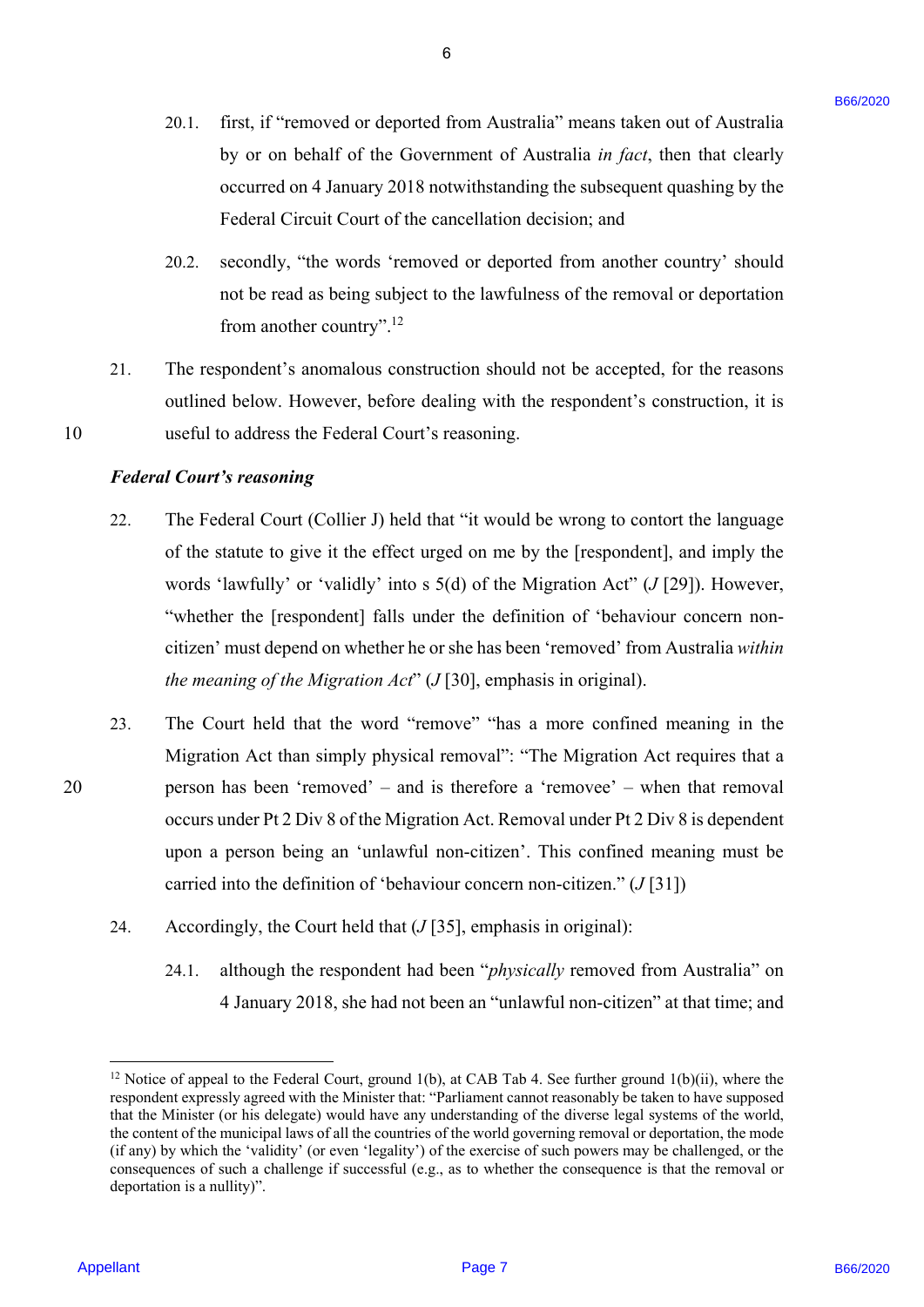24.2. consequently, the respondent had not been "removed" from Australia under 24.2. consequently, the respondent had not been "removed" from Australia under Part 2 Div 8 of the Act. Part 2 Div 8 of the Act.

7

25. The Court also identified a "second reason" why the delegate made a jurisdictional The Court also identified a "second reason" why the delegate made <sup>a</sup> jurisdictional error based on the "actual knowledge of the Minister [or his delegate] at the time of error based on the "actual knowledge of the Minister [or his delegate] at the time ofthe refusal of the [respondent's] visa"  $(J[36]$ , see also [26], [40]). The Court held, purporting to adopt the reasoning of the Full Court in *Hicks v Minister for*  purporting to adopt the reasoning of the Full Court in Hicks v Minister for *Immigration and Multicultural and Indigenous Affairs* (2005) 146 FCR 427 at [41], Immigration and Multicultural and Indigenous Affairs (2005) 146 FCR 427 at [41], that because the order quashing the cancellation decision was a matter of "public that because the order quashing the cancellation decision was <sup>a</sup> matter of "public record" (*J* [37]), and that order had been provided to the delegate (*J* [38]), the 10 delegate "should" have taken into account that the respondent was not an "unlawful delegate "should" have taken into account that the respondent was not an "unlawful non-citizen" on 4 January 2018 (*J* [39]). For this reason, the Court was "unable to non-citizen" on 4 January 2018 (J [39]). For this reason, the Court was "unable to see how the delegate could have been satisfied that the [respondent] had been see how the delegate could have been satisfied that the [respondent] had been 'removed' from Australia for the purposes of s 5(d) of the Migration Act" (*J* [40]). 24.2. consequently, the respondent had reaches ""removen" from Australia under<br>EFRI 2008 8 dCa Act.<br>
25. The Court also identified a "second coases" why the dolesgats andc a jurisdictional<br>
environment of the first Act Ac 25.

### *Flaws in the Federal Court's reasoning*  Flaws in the Federal Court's reasoning

#### The "first reason" – construction of the Act The "first reason" — construction of the Act

- 26. As noted above, the Court accepted that "it would be wrong to contort the language As noted above, the Court accepted that "it would be wrong to contort the language of the statute to give it the effect urged on me by the [respondent], and imply the of the statute to give it the effect urged on me by the [respondent], and imply the words 'lawfully' or 'validly'" before the words "removed or deported" in paragraph words 'lawfully' or 'validly'" before the words "removed or deported" in paragraph(d) of the definition of "behaviour concern non-citizen" in section  $5(1)$  of the Act." 20 And yet, the Minister respectfully submits, that is effectively what the construction And yet, the Minister respectfully submits, that is effectively what the construction adopted by the Court involved. adopted by the Court involved. 26.
	- 27. It may be accepted that the Act, where it refers in paragraph (d) of the definition of It may be accepted that the Act, where it refers in paragraph (d) of the definition of BCNC to removal or deportation "from Australia", is referring to acts that Part 2 BCNC to removal or deportation "from Australia", is referring to acts that Part 2 Divs 8 and 9 of the Act authorises subject to certain constraints. But there is a Divs <sup>8</sup> and 9 of the Act authorises subject to certain constraints. But there is <sup>a</sup> difference between an *act* (removal of a person from Australia), and *legal*  difference between an act (removal of <sup>a</sup> person from Australia), and /egal constraints on the performance of that act (including as imposed by section 198(2) that the person is an "unlawful non-citizen"). that the person is an "unlawful non-citizen"). 27.
- 28. To conclude, as the Federal Court did, that the expression "removed or deported To conclude, as the Federal Court did, that the expression "removed or deported from Australia" encompasses only such acts that have been performed without from Australia" encompasses only such acts that have been performed without 30 breaching applicable legal constraints is, in effect, and notwithstanding the Court's breaching applicable legal constraints is, in effect, and notwithstanding the Court's rejection of the respondent's argument, to read the relevant limb of paragraph (d) as if it said "[lawfully or validly] removed or deported from Australia". 28.

10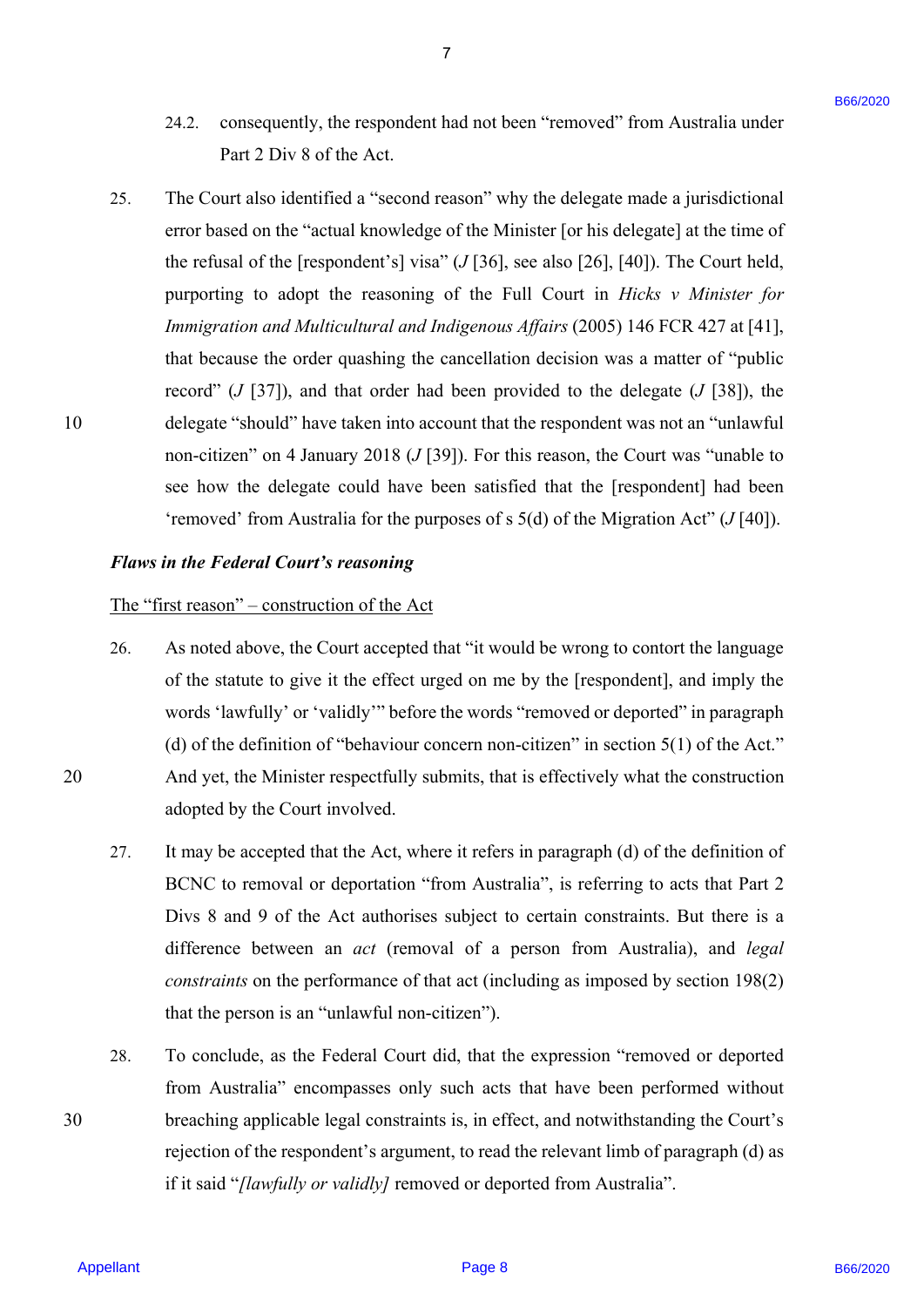29. An act is performed "in fact", $13$  even where the act is performed unlawfully. Accordingly, the constructional question here is of a kind with which courts are Accordingly, the constructional question here is of <sup>a</sup> kind with which courts are familiar: $^{14}$  is the reference in one part of the Act (the definition of BCNC) to an administrative act otherwise authorised in the Act subject to certain constraints, to administrative act otherwise authorised in the Act subject to certain constraints, to be understood as a reference to all such acts "in fact", or only to such acts that were be understood as <sup>a</sup> reference to all such acts "in fact", or only to such acts that were performed in accordance with those constraints? Merely to point out, as the Court performed in accordance with those constraints? Merely to point out, as the Court below did, that the Act authorises removal and deportation subject to certain below did, that the Act authorises removal and deportation subject to certain constraints begs the question; it does not answer it. 39. An act is performed "in fanc",<sup>13</sup> even whree the act is performed minorlally.<br>Accordingly, the constructional quotient toto is of a facial with which counts of a measure functional entropy the constraints to facial w 29.

8

- 30. For the reasons that Professor Forsyth has convincingly explained, the "focus" in a For the reasons that Professor Forsyth has convincingly explained, the "focus" in <sup>a</sup> 10 case such as the present must therefore fall upon the proper construction of the case such as the present must therefore fall upon the proper construction of the provisions governing the task of the "second actor" (here, the delegate who was provisions governing the task of the "second actor" (here, the delegate who was called on to assess whether the respondent had been "removed or deported from called on to assess whether the respondent had been "removed or deported from Australia" within the meaning of paragraph (d) of the definition of BCNC).<sup>15</sup> "It requires the analysis, according to familiar principles, of [a] question[] of law".<sup>16</sup> 30.
- 31. In answering that question of law, context is critical, as is the judicious application In answering that question of law, context is critical, as is the judicious application of applicable principles of construction. Of course, the Minister does not submit that similar contextual considerations that bore on the result in the *Brian Lawlor* line of similar contextual considerations that bore on the result in the Brian Lawlor line ofauthority are relevant here: different contextual considerations are relevant. The authority are relevant here: different contextual considerations are relevant. The Court is required, aided by context and applicable principles, to prefer the Court is required, aided by context and applicable principles, to prefer the 20 interpretation that would best achieve the object or purpose of the Act.<sup>17</sup> 31.
	- 32. The Federal Court also sought to reinforce its primary analysis by adverting to The Federal Court also sought to reinforce its primary analysis by adverting to perceived undesirable consequences of the Minister's construction, being that it perceived undesirable consequences of the Minister's construction, being that it would enable the "arbitrary or capricious refusal of a [special category] visa" would enable the "arbitrary or capricious refusal of a [special category] visa" (*J* [32]-[33]). In particular, the Court expressed concern that the Minister's (J [32]-[33]). In particular, the Court expressed concern that the Minister's construction would permit the refusal of a special category visa to: (a) a child who construction would permit the refusal of <sup>a</sup> special category visa to: (a) <sup>a</sup> child who had been abducted; or (b) a person who had been "arbitrar[ily] or capricious[ly]" had been abducted; or (b) a person who had been "arbitrar[ily] or capricious[ly]" removed by an officer "however unusual such events may be" (*J* [34]). But the 32.

1

20

<sup>&</sup>lt;sup>13</sup> See footnote 11 above.

<sup>&</sup>lt;sup>14</sup> Collector of Customs (NSW) v Brian Lawlor Automotive Pty Ltd (1979) 24 ALR 307.

<sup>&</sup>lt;sup>14</sup> Collector of Customs (NSW) v Brian Lawlor Automotive Pty Ltd (1979) 24 ALR 307.<br><sup>15</sup> C Forsyth "The Metaphysic of Nullity: Invalidity, Conceptual Reasoning and the Rule of Law", in Forsyth and Hare (eds), *The Golden Metwand and the Crooked Cord* (1998) Clarendon Press 141 at 150.<br><sup>16</sup> Ibid.<br><sup>17</sup> Acts Interpretation Act 1901 (Cth), section 15AA. See also, e.g., *Lacey v Attorney-General (Qld)* (2011) and Hare (eds), The Golden Metwand and the Crooked Cord (1998) Clarendon Press 141 at 150.  $16$  *Ihid*.

<sup>242</sup> CLR 573 at [46]; *SZTAL v Minister for Immigration and Border Protection* (2017) 262 CLR 362 at [39] 242 CLR 573 at [46]; SZTAL v Ministerfor Immigration and Border Protection (2017) 262 CLR 362 at [39] (Gageler J). (Gageler J).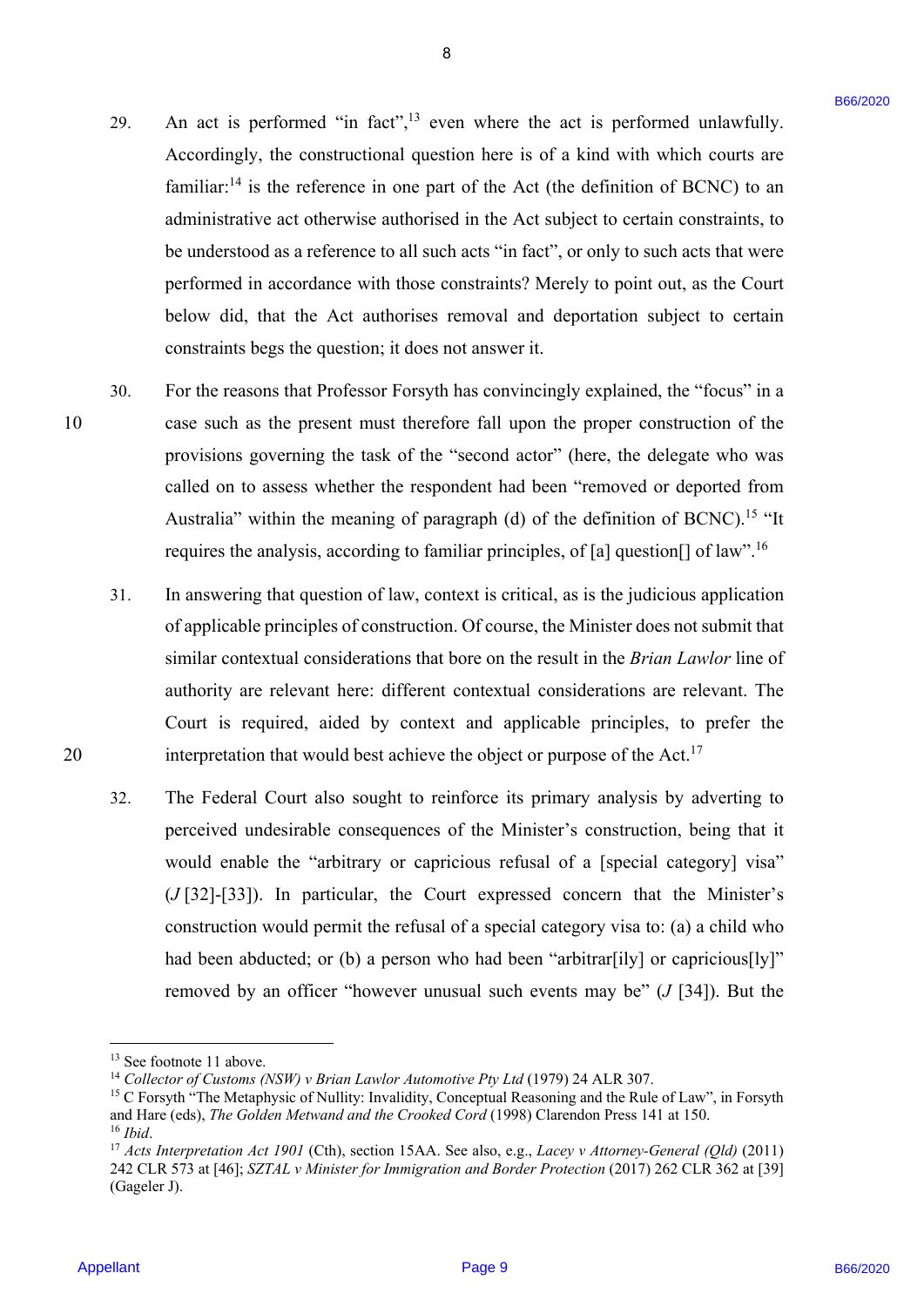former concern is misplaced, for the reasons outlined at 34 to 37 below. And the former concern is misplaced, for the reasons outlined at 34 to 37 below. And the latter concern does not provide a sound basis to construe paragraph (d) otherwise latter concern does not provide a sound basis to construe paragraph (d) otherwise than in accordance with its ordinary meaning in context, as outlined below. than in accordance with its ordinary meaning in context, as outlined below.

9

## The "second reason" – a matter of "public record"

33. As to the Court's "second reason" for finding that the delegate made a jurisdictional 33. As to the Court's "second reason" for finding that the delegate made ajurisdictional error, if "removed or deported from Australia" in paragraph (d) of the definition of BCNC means removed etc from Australia *in fact*, as compared to removed etc BCNC means removed etc from Australia in fact, as compared to removed etc validly or lawfully, then the fact that the delegate knew that the cancellation decision had been quashed was simply irrelevant. The quashing of the cancellation decision had been quashed was simply irrelevant. The quashing of the cancellation decision 10 said nothing as to whether the applicant had been removed *in fact*. And the evidence said nothing as to whether the applicant had been removed infact. And the evidence before the delegate unequivocally recorded that she had been removed in fact. before the delegate unequivocally recorded that she had been removed in fact. Accordingly, the Court's supposed "second reason" for allowing the appeal added Accordingly, the Court's supposed "second reason" for allowing the appeal added nothing to the analysis and cannot stand independently of the first. nothing to the analysis and cannot stand independently of the first. former concern is misplaced, for the nearent outlined at 34 to 37 below. And the latter concern does and based as some based on specified as some based as some based as some based as some based as the some page in (0) obs

# Governmental acts as a proxy for identifying individuals of "behaviour concern"

- 34. The obvious intent of Parliament, by the use of the expression "removed or deported The obvious intent of Parliament, by the use of the expression "removed or deported from" a country (be it "Australia" or "another country") in paragraph (d) of the from" <sup>a</sup> country (be it "Australia" or "another country") in paragraph (d) of the definition of BCNC, is to describe the expulsion of a person by or on behalf of the definition of BCNC, is to describe the expulsion of a person by or on behalf of the government of that country as an incident of sovereignty over territory.<sup>18</sup> 34.
- 35. That is not a "gloss" on the Act (cf.  $J$  [34]), it simply recognises the significance of 20 statutory context in construing the words "remove" and "deport". Notably: statutory context in construing the words "remove" and "deport". Notably: 35.
	- 35.1. the Act itself elsewhere authorises "removal" and "deportation" from Australia by the officers, which informs the meaning of the *acts* described Australia by the officers, which informs the meaning of the acts described in paragraph (d) as noted above (while not entailing that the reference to in paragraph (d) as noted above (while not entailing that the reference to those acts is only to such acts that are performed *lawfully*); and
	- 35.2. given that all the other paragraphs of the definition of BCNC describe 35.2. given that all the other paragraphs of the definition of BCNC describe governmental acts, it would be anomalous if the expression "removed or governmental acts, it would be anomalous if the expression "removed or deported" where twice appearing in paragraph (d) encompassed private acts. deported" where twice appearing in paragraph (d) encompassed private acts.
	- 36. Indeed, it would be perverse, and it would serve no discernible purpose, to construe Indeed, it would be perverse, and it would serve no discernible purpose, to construe the word "remove" in paragraph (d) of the definition of BCNC so as to encompass the word "remove" in paragraph (d) of the definition of BCNC so as to encompass 36.

<u>.</u>

10

<sup>&</sup>lt;sup>18</sup> Cf. *Chu Kheng Lim v Minister for Immigration* (1992) 176 CLR 1 at 29 (Brennan, Deane and Dawson JJ).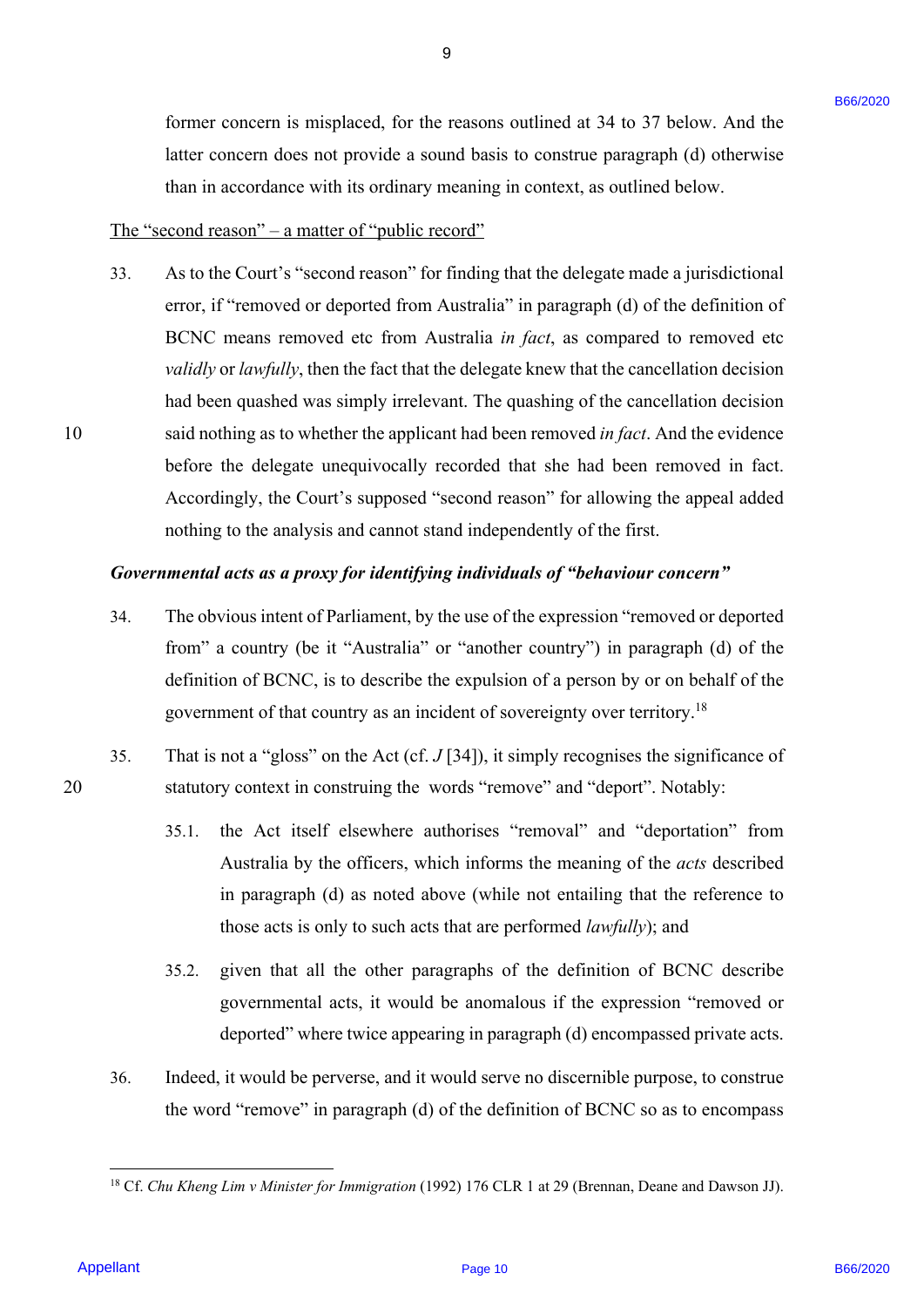private acts such as that of a parent taking a child out of a country (whether involving private acts such as that of aparent taking <sup>a</sup> child out of <sup>a</sup> country (whether involving "abduction" or otherwise) (cf. *J* [34]). "abduction" or otherwise) (cf. J [34]).

10 10

37. Further, it is apparent that Parliament has elected to fix upon governmental acts Further, it is apparent that Parliament has elected to fix upon governmental acts (both Australian and foreign) in relation to an individual as a convenient proxy for (both Australian and foreign) in relation to an individual as a convenient proxy for identifying individuals of "behaviour concern". There may be many good reasons identifying individuals of "behaviour concern". There may be many good reasons why Parliament elected to fix upon such proxies, rather than seeking directly to why Parliament elected to fix upon such proxies, rather than seeking directly to define all "behaviour" that is of "concern". These reasons may include the greater define all "behaviour" that is of "concern". These reasons may include the greater certainty and simplicity in focussing on governmental acts that are, as the Full Court certainty and simplicity in focussing on governmental acts that are, as the Full Court observed in *Hicks*, "matters essentially of public record".<sup>19</sup> As the Full Court also 10 observed: "[t]he definition of 'behaviour concern non-citizen' is in precise terms observed: "[t]he definition of 'behaviour concern non-citizen' is in precise terms which do not allow for any evaluative judgments".<sup>20</sup> privare acts such as that of a power intergral child on of a country (whether nevolving<br>
"Solutions" or schewins) (of . (7-16).<br>
The line of steady is offer that B66/2010 B66/2020 page averance and<br>
(btah Australian and f 37.

#### *Minister (or delegate) not required to make evaluative judgments*  Minister (or delegate) not required to make evaluative judgments

- 38. However, if the Federal Court's construction is correct, then the Minister (or more However, if the Federal Court's construction is correct, then the Minister (or more realistically his or her delegate at a port) would in relevant cases be required to make realistically his or her delegate at <sup>a</sup> port) would in relevant cases be required to make evaluative judgments about the validity or legality of governmental acts: evaluative judgments about the validity or legality of governmental acts: 38.
	- 38.1. at least *Australian* governmental acts;
	- 38.2. but also *foreign* governmental acts, if the phrase "removed or deported from" is to be construed consistently where it twice appears in paragraph (d) of the is to be construed consistently where it twice appears in paragraph (d) of the definition of BCNC, definition of BCNC,
- 20 while the visa applicant is in immigration clearance or detention.<sup>21</sup>
	- 39. The Court should be slow to embrace such a construction of the Act. And the Court The Court should be slow to embrace such <sup>a</sup> construction of the Act. And the Court should be particularly slow to embrace a construction that would require the should be particularly slow to embrace a construction that would require the Minister (or his or her delegate) to evaluate the legality of acts of *foreign* Minister (or his or her delegate) to evaluate the legality of acts of foreign governments. governments. 39.
	- 40. Parliament should be taken to understand that the Minister (and more realistically Parliament should be taken to understand that the Minister (and more realistically his or her delegate at a port) is ill-equipped to make evaluative judgments as to the his or her delegate at <sup>a</sup> port) is ill-equipped to make evaluative judgments as to the validity or legality of acts or removal or deportation in those circumstances, validity or legality of acts or removal or deportation in those circumstances, 40.

1

<sup>&</sup>lt;sup>19</sup> Hicks v Minister for Immigration and Multicultural and Indigenous Affairs (2005) 146 FCR 427 at [41] (Full Court). (Full Court).

 $^{20}$  Ibid.

<sup>&</sup>lt;sup>20</sup> Ibid.<br><sup>21</sup> See section 32(2)(a)(i) of the Act, which envisages that a visa applicant will present to an "officer" or an "authorised system" a New Zealand passport that is in force. "authorised system" a New Zealand passport that is in force.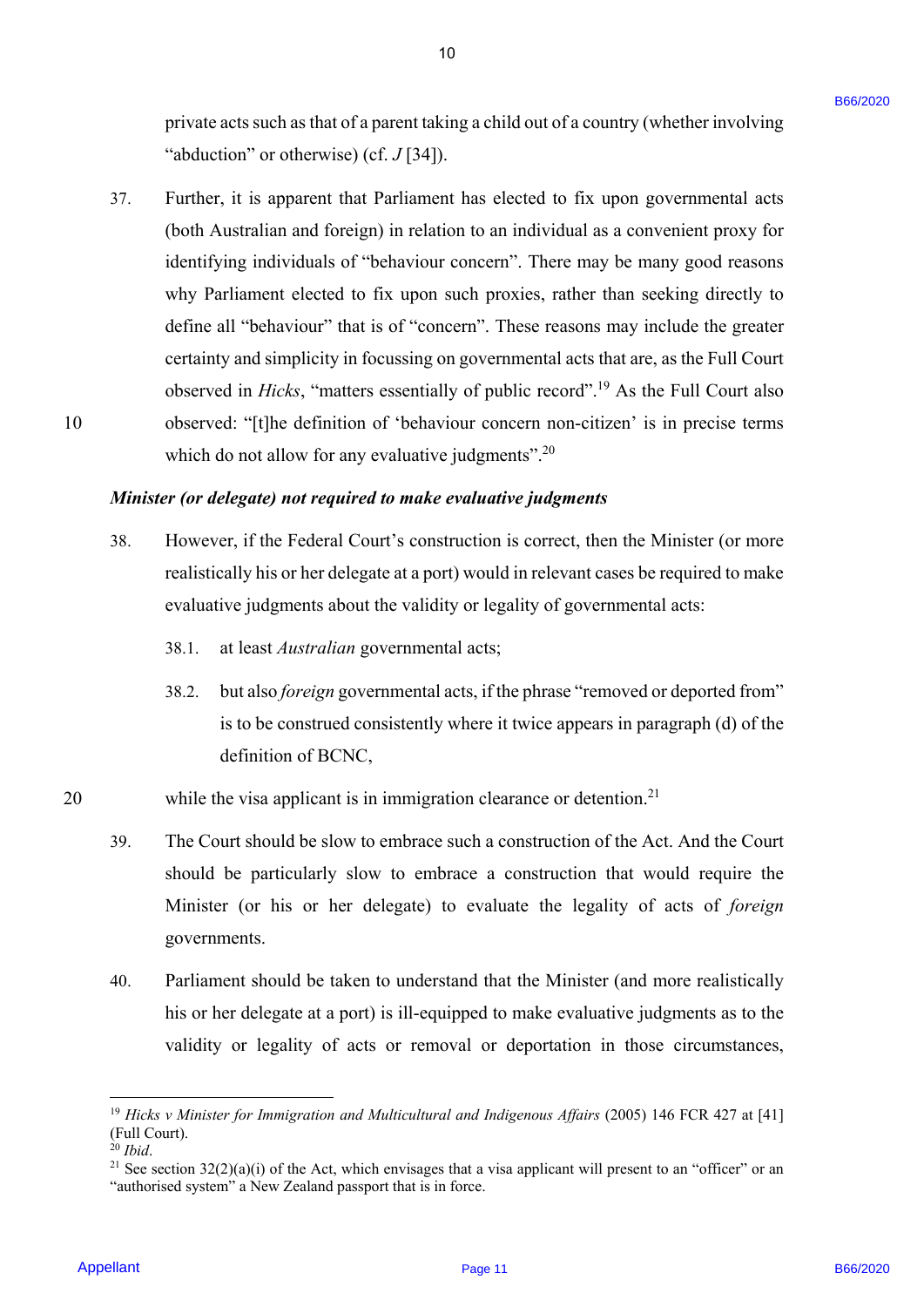particularly (but not only) when it is claimed that a removal or deportation in fact particularly (but not only) when it is claimed that <sup>a</sup> removal or deportation in fact from a *foreign country* was invalid or otherwise unlawful.<sup>22</sup>

41. The Minister (and more realistically his or delegate at a port) is distinctly ill-The Minister (and more realistically his or delegate at a port) is distinctly illequipped: equipped: Al.

11 11

- 41.1. to ascertain or evaluate contentions about a foreign country's laws (including 41.1. to ascertain or evaluate contentions about a foreign country's laws (including substantive constitutional and other laws conferring or constraining relevant substantive constitutional and other laws conferring or constraining relevant governmental powers, but also other any other laws bearing on the procedure governmental powers, but also other any other laws bearing on the procedure for and legal consequences of challenges to the exercise of such powers); for and legal consequences of challenges to the exercise of such powers); and and
- 10 41.2. then to apply that foreign law to the relevant facts for the purpose of 41.2. then to apply that foreign law to the relevant facts for the purpose of assessing whether the applicant had been *validly*, or perhaps *lawfully*, removed or deported from that country. removed or deported from that country. 10
- 42. Indeed, as this Court observed in *New South Wales v Kable* (2013) 252 CLR 118 at Indeed, as this Court observed in New South Wales v Kable (2013) 252 CLR 118 at [21], the very concept of *validity* is not "sharply defined". "It is necessary to exercise [21], the very concept of validity is not "sharply defined". "It is necessary to exercise great care in using words like 'void', 'voidable', 'irregularity' and 'nullity'" ([21]). great care in using words like 'void', 'voidable', 'irregularity' and 'nullity'" ([21]). "The difficulties associated with using words like 'void' and 'voidable' in "The difficulties associated with using words like 'void' and 'voidable' in connection with administrative actions have long been recognised." ([21]) "[T]he connection with administrative actions have long been recognised." ([21]) "[T]he legal system provides (and must provide) the rules which govern what legal effect is to be given to the decisions of, and the orders made by, courts". ([22]) The same is to be given to the decisions of, and the orders made by, courts". ([22]) The same 20 proposition applies to administrative decisions. proposition applies to administrative decisions. particularly (but not only) when it is characted that a removal or dependent in the<br>
from a goodge contry was invulid or otherwise unlevering."<br>
41. To Minister (and more realisability his or delayere at a port) is distin 42.
	- 43. And, obviously, the diverse legal systems of the world establish different such rules. And, obviously, the diverse legal systems of the world establish different such rules. Accordingly, it is most improbable that the Parliament intended that the Minister Accordingly, it is most improbable that the Parliament intended that the Minister (or more realistically his or her delegate at a port) would be required to grapple with (or more realistically his or her delegate at <sup>a</sup> port) would be required to grapple with the question of whether the removal or deportation of a visa applicant from another the question of whether the removal or deportation of a visa applicant from another country was *invalid*, in determining an application for a special category visa. country was invalid, in determining an application for <sup>a</sup> special category visa. 43.
	- 44. Nor does recourse to broader notions of *unlawfulness* or *illegality* assist. In Nor does recourse to broader notions of unlawfulness or illegality assist. In Australia, where the concept of "jurisdictional error" is recognised, the law ascribes Australia, where the concept of "jurisdictional error" is recognised, the law ascribes different consequences to non-compliance with a legislative rule depending upon different consequences to non-compliance with <sup>a</sup> legislative rule depending upon 44,

20

 $22$  Even in the domestic context, not in every case would an applicant present clear evidence of illegality, such as a court order, as the respondent did in this case. The fact that, in this case, there existed a "public record" that supports the conclusion that the respondent had not been an unlawful non-citizen at the time of her that supports the conclusion that the respondent had not been an unlawful non-citizen at the time of her removal in this case is irrelevant to the construction of the Act (and whether or not "removed or deported" means removed or deported *in fact* or removed or deported *validly* or *lawfully*). Cf *J* [36]-[40]. means removed or deported in fact or removed or deported validly or lawfully). Cf J [36]-[40].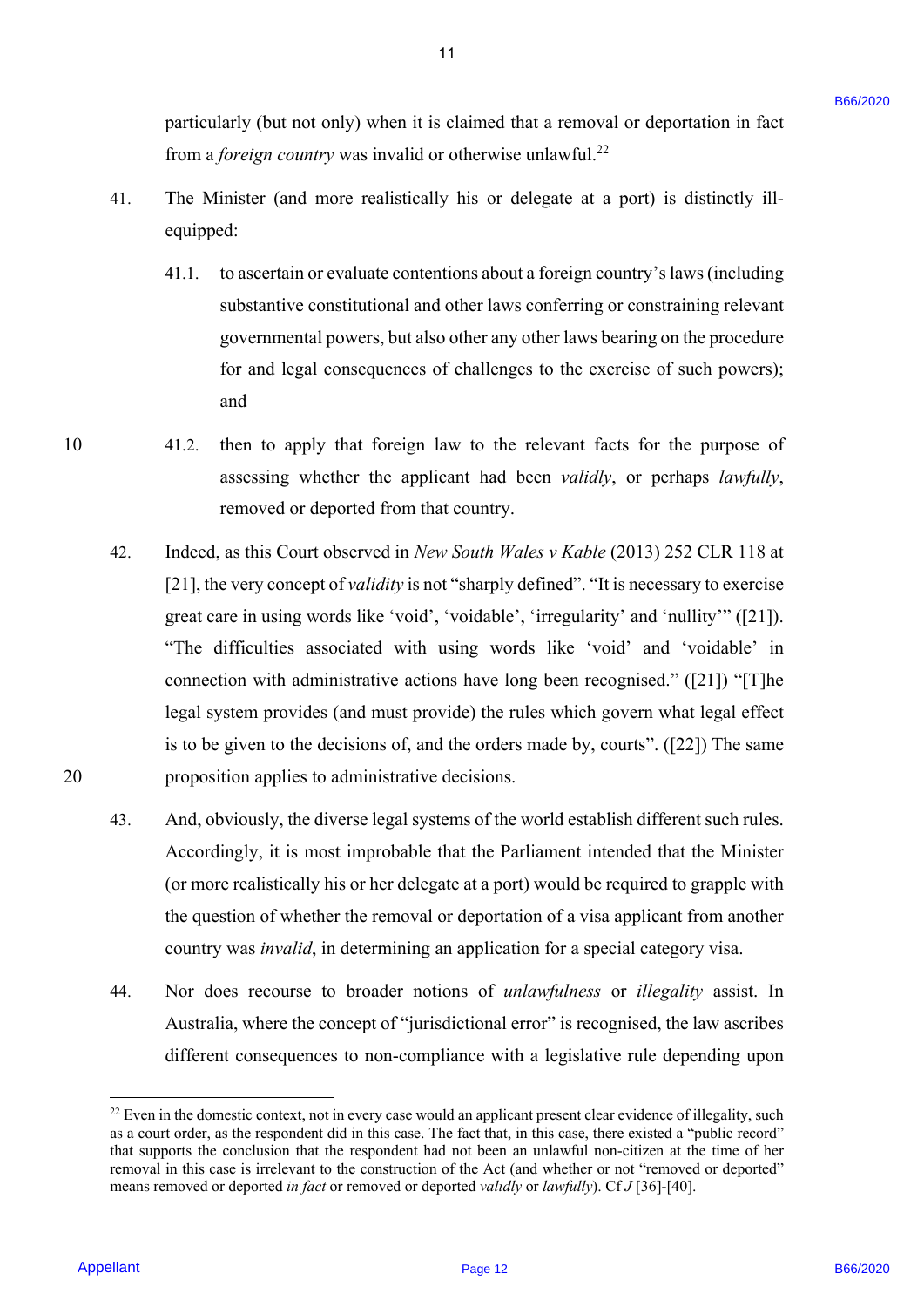proper construction.<sup>23</sup> It is not apparent how, or why, the expression "removed or deported from another country" in paragraph (d) of the definition of BCNC should deported from another country" in paragraph (d) of the definition of BCNC should be taken to exclude such removals or deportations that occur in fact but which be taken to exclude such removals or deportations that occur in fact but which involve non-compliance with *any* applicable rule (illegality) – regardless of the involve non-compliance with any applicable rule (illegality) — regardless of the consequences, if any, prescribed by the foreign legal system of that non-compliance. consequences, ifany, prescribed by the foreign legal system of that non-compliance.

45. Furthermore, and in any event, as the respondent accepted in the Federal Court, 45, Furthermore, and in any event, as the respondent accepted in the Federal Court, having regard to principles of international comity, the Court should not construe having regard to principles of international comity, the Court should not construe the Act in such a way that it would require the Minister (or more realistically his or the Act in such a way that it would require the Minister (or more realistically his or her delegate at a port) to evaluate the validity or legality of the acts of a foreign her delegate at a port) to evaluate the validity or legality of the acts of a foreign 10 government.<sup>24</sup>

*"Removed or deported" bears the same meaning where it twice appears* "Removed or deported" bears the same meaning where it twice appears

- 46. The Federal Court did not grapple with the difficulties posed by its construction and 46. The Federal Court did not grapple with the difficulties posed by its construction and outlined in paragraphs 38 to 45 above. Nevertheless, as noted above, the respondent sought to avoid the particularly acute difficulties that would arise if paragraph (d) sought to avoid the particularly acute difficulties that would arise if paragraph (d) of the definition of BCNC were to be construed as requiring the Minister (or more realistically his or her delegate at a port) to evaluate the validity or legality of acts realistically his or her delegate at <sup>a</sup> port) to evaluate the validity or legality of acts of foreign governments by contending that the expression "removed or deported" of foreign governments by contending that the expression "removed or deported" has different meanings where it twice appears in paragraph (d) (see again the has different meanings where it twice appears in paragraph (d) (see again the respondent's proposed construction outlined at paragraph 19 above). respondent's proposed construction outlined at paragraph 19 above). proper construction.<sup>23</sup> It is not interprene how, or why, the expression "removed or<br>dopoted from another constraint paragraph (d) of the definition of BCVC double<br>be interesting the properties with any applicable relati
- 20 47. However, the respondent's anomalous construction is most improbable. The "sound 47. | However, the respondent's anomalous construction is most improbable. The "sound rule of construction to give the same meaning to the same words appearing in different parts of a statute unless there is reason to do otherwise<sup> $25$ </sup> is especially weighty where the same words are collocated in the same paragraph.<sup>26</sup> Of course, 20

1

<sup>&</sup>lt;sup>23</sup> Project Blue Sky Inc v Australian Broadcasting Authority (1998) 194 CLR 355; Commissioner of Taxation v Futuris Corporation Ltd (2008) 237 CLR 146 at [23] (Gummow, Hayne, Heydon and Crennan JJ).

v Futuris Corporation Ltd (2008) 237 CLR 146 at [23] (Gummow, Hayne, Heydon and Crennan JJ).<br><sup>24</sup> Cf. Plaintiff M68/2015 v Minister for Immigration and Border Protection (2016) 257 CLR 42 at [251]-[252] (Keane J). [252] (Keane J).

<sup>&</sup>lt;sup>25</sup> Registrar of Titles (WA) v Franzon (1975) 132 CLR 611 at 618 (Mason J- Barwick CJ and Jacobs J agreeing at 616 and 621). See also *Wik Peoples v Queensland* (1996) 187 CLR 1 at 194 (Gummow J) and *Doughty v*  at 616 and 621). See also Wik Peoples v Queensland (1996) 187 CLR 1 at 194 (Gummow J) and Doughty v*Martino Developments Pty Limited* (2010) 27 VR 499 at [19] (Nettle JA – "[p]rima facie, an Act of Parliament Martino Developments Pty Limited (2010) 27 VR 499 at [19] (Nettle JA — "[p]rima facie, an Act of Parliament is to be construed so as to give the same meaning to the same words throughout the Act"). is to be construed so as to give the same meaning to the same words throughout the Act').

<sup>&</sup>lt;sup>26</sup> See also, e.g., *Slazengers (Australia) Pty Ltd v Burnett* [1951] AC 13 at 21, where the Privy Council (per Lord Simonds) observed that "[t]he improbability of the word 'injury' bearing a different meaning in Lord Simonds) observed that "[t]he improbability of the word 'injury' bearing a different meaning in successive paragraphs of the same sub-section is so great that any legitimate interpretation which avoids this successive paragraphs of the same sub-section is so great that any legitimate interpretation which avoids this result would appear preferable". See also, e.g., *Comcare v Heffernan* (2011) 196 FCR 494 at [52] (Downes J, Marshall and Bromberg JJ agreeing in the result); *Gardner v The Queen* (2003) 39 MVR 308 at [43] Marshall and Bromberg JJ agreeing in the result); Gardner v The Queen (2003) 39 MVR 308 at [43] (O'Keefe J, Sheller JA and James J agreeing). That is not to say that the context may not point to a different (O'Keefe J, Sheller JA and James <sup>J</sup> agreeing). That is not to say that the context may not point to a differentconclusion, it being "well recognised that a word may be used in two different senses in the same section of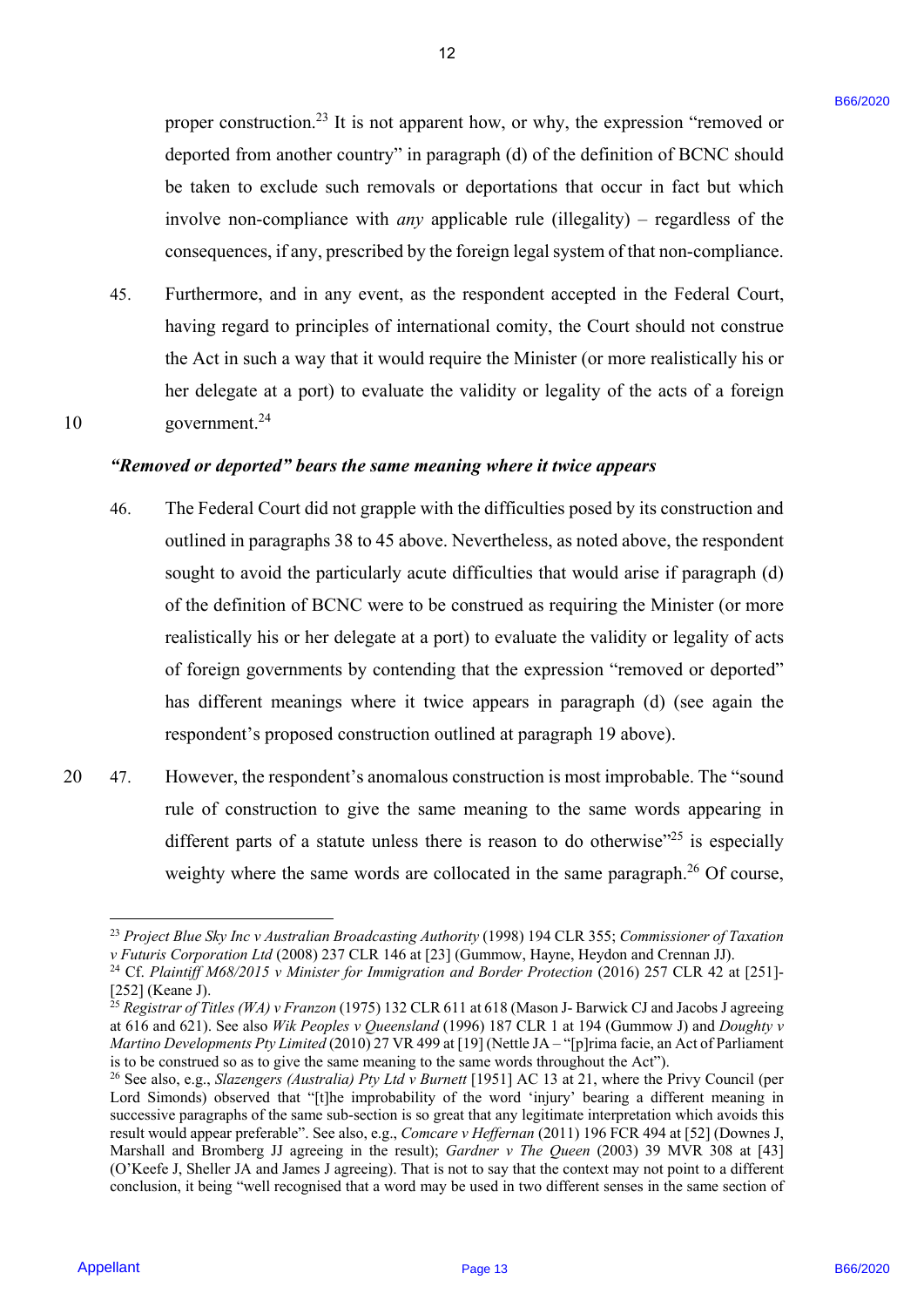that principle of construction readily yields to context which demands a different that principle of construction readily yields to context which demands <sup>a</sup> different meaning in one place to another.<sup>27</sup> But no such contextual imperative is apparent here. Paragraph (d) uses identical language to describe governmental acts of here. Paragraph (d) uses identical language to describe governmental acts ofAustralia and other countries, for the same purpose, and has never been amended.<sup>28</sup>

48. Nor are there any other principles of construction that compel the adoption of the 48. Nor are there any other principles of construction that compel the adoption of the respondent's anomalous construction of paragraph (d) of the definition of BCNC. respondent's anomalous construction of paragraph (d) of the definition of BCNC. In particular, contrary to the respondent's argument below, $29$  neither the principle of legality nor the "rule of law" compels (or even supports) the respondent's of legality nor the "rule of law" compels (or even supports) the respondent's construction. construction.

13 13

- 10 49. The short response to the principle of legality argument is that no "right" exists to 49, The short response to the principle of legality argument is that no "right" exists to engage the application of the principle. engage the application of the principle. 10
- 50. The Parliament may, in exercise of Australia's sovereign right, set any criteria for 50. The Parliament may, in exercise of Australia's sovereign right, set any criteria for an alien to form part of its community "for whatever reason [it] thinks fit".<sup>30</sup> Accordingly, an alien enjoys no right $31$  (whether "fundamental", "important" or otherwise) to be in Australia and to form part of its community.<sup>32</sup> In particular, nothing constrains Parliament, in exercise of Australia's sovereign right, from nothing constrains Parliament, in exercise of Australia's sovereign right, from selecting a convenient proxy for identifying individuals of "behaviour concern", selecting <sup>a</sup> convenient proxy for identifying individuals of "behaviour concern", being that a person has not *in fact* been removed or deported from Australia or being that a person has not in fact been removed or deported from Australia or another country in the past. another country in the past. four permisple of construction readily, yields to course which demants a different measure of exaction 2020 Page 16 and a set and constraint important in supportion. By approximate the state and other through the state of
- 20 51. Accordingly, nothing in the Minister's construction, which accords the same 51. Accordingly, nothing in the Minister's construction, which accords the same meaning to the same expression ("removed or deported") where it twice appears in meaning to the same expression ("removed or deported"') where it twice appears in 20

the one Act": *McGraw-Hinds (Aust) Pty Limited v Smith* (1978) 144 CLR 633 at 643-644 (Gibbs J) and *Clyne*  the one Act": McGraw-Hinds (Aust) Pty Limited v Smith (1978) 144 CLR 633 at 643-644 (Gibbs J) and Clyne *v Deputy Federal Commissioner of Taxation* (1981) 150 CLR 1 at 15 (Mason J). However, that is not the case v Deputy Federal Commissioner of Taxation (1981) 150 CLR 1 at 15 (Mason J). However, that is not the case here. here.

<sup>27</sup> *McGraw-Hinds (Aust) Pty Limited v Smith* (1978) 144 CLR 633 at 643-644 (Gibbs J); *Clyne v Deputy*  <sup>27</sup> McGraw-Hinds (Aust) Pty Limited v Smith (1978) 144 CLR 633 at 643-644 (Gibbs J); Clyne v Deputy*Federal Commissioner of Taxation* (1981) 150 CLR 1 at 10 (Gibbs CJ) and 15-16 (Mason J) and *Murphy v*  Federal Commissioner of Taxation (1981) 150 CLR 1 at 10 (Gibbs CJ) and 15-16 (Mason J) and Murphy vFarmer (1988) 165 CLR 19 at 26-27 (Deane, Dawson and Gaudron JJ) and see also at 24 (Brennan and Toohey JJ - in dissent in the result). Toohey JJ - in dissent in the result).

<sup>&</sup>lt;sup>28</sup> Cf. Commissioner of Taxation v Australian Building Systems Pty Ltd (in liq) (2015) 257 CLR 544 at [27] (French CJ and Kiefel J). (French CJ and Kiefel J).

<sup>&</sup>lt;sup>29</sup> See notice of appeal to the Federal Court, ground 1(a), (c), at CAB Tab 4.

<sup>&</sup>lt;sup>29</sup> See notice of appeal to the Federal Court, ground 1(a), (c), at CAB Tab 4.<br><sup>30</sup> See, e.g., *Falzon v Minister for Immigration and Border Protection* (2018) 262 CLR 333 at [92] (Edelman J), and the cases there cited. J), and the cases there cited.

<sup>&</sup>lt;sup>31</sup> Cf. Alford v Parliamentary Joint Committee on Corporations and Financial Services (2018) 264 CLR 289 at [50] (Gordon J): "it is unclear what right the plaintiffs alleged is being abrogated so as to engage the at [50] (Gordon J): "it is unclear what right the plaintiffs alleged is being abrogated so as to engage the principle of legality". principle of legality".

<sup>&</sup>lt;sup>32</sup> Compare, e.g., *BMW Australia Ltd v Brewster* (2019) 94 ALJR 51 at [212] (Edelman J); *BVD17 v Minister for Immigration and Border Protection* (2019) 93 ALJR 1091 at [55] (Edelman J); *Mann v Paterson*  for Immigration and Border Protection (2019) 93 ALJR 1091 at [55] (Edelman J); Mann v Paterson *Constructions Pty Ltd* (2019) 93 ALJR 1164 at [159] (Nettle, Gordon and Edelman JJ). Constructions Pty Ltd (2019) 93 ALJR 1164 at [159] (Nettle, Gordon and Edelman JJ).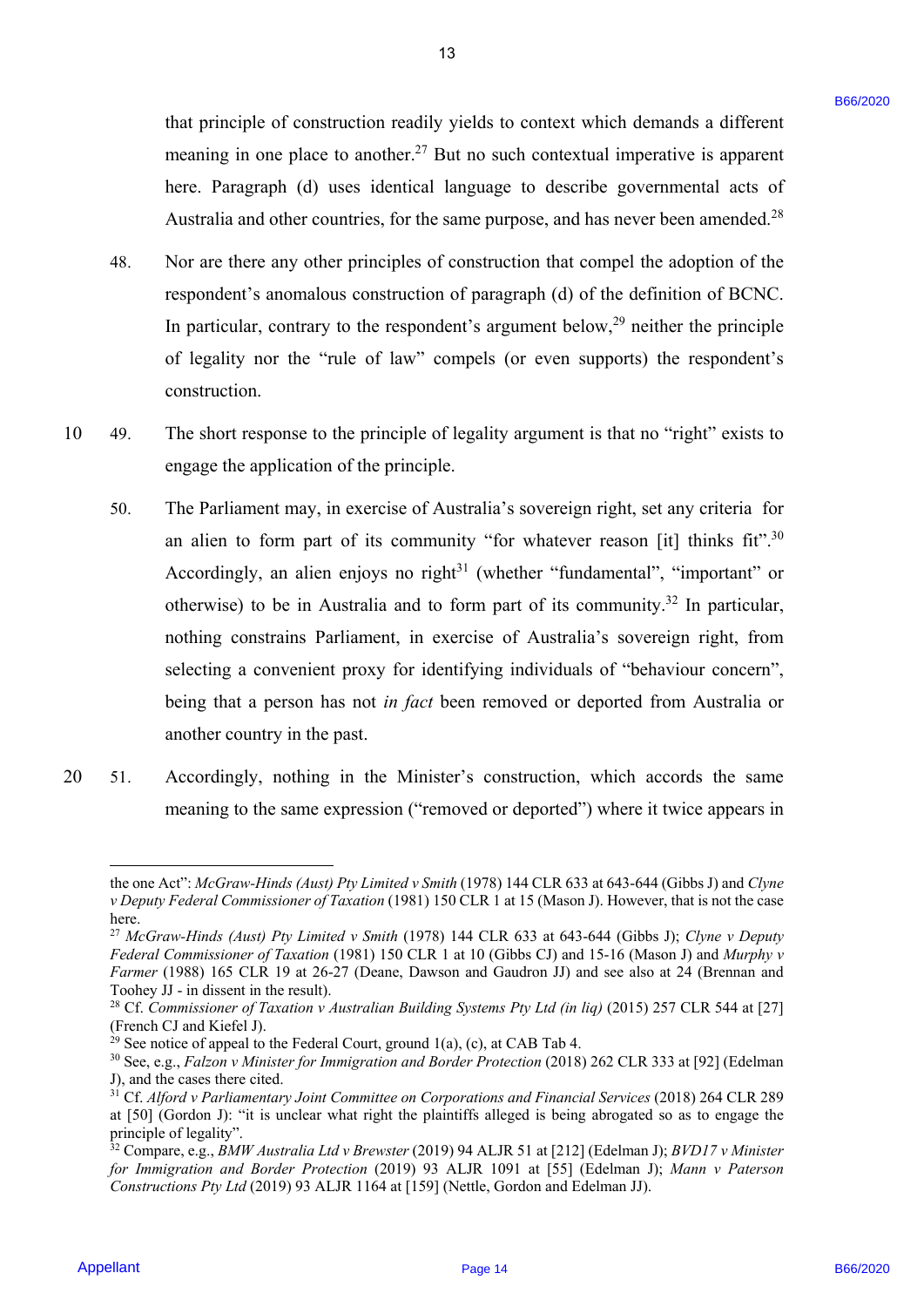paragraph (d) of the definition of BCNC, abrogates or interferes with any relevant paragraph (d) of the definition of BCNC, abrogates or interferes with any relevant right of visa applicants. That is usefully illustrated below by reference to the right of visa applicants. That is usefully illustrated below by reference to the circumstances of the respondent, although the proposition is universal. circumstances of the respondent, although the proposition is universal.

14 14

- 52. By reason of section 82(8) of the Act, the respondent lost the rights associated with By reason of section 82(8) of the Act, the respondent lost the rights associated withher previous Visa when she left Australia. She did not, subsequently, acquire any her previous Visa when she left Australia. She did not, subsequently, acquire any "right" to obtain another visa from the order of the Federal Circuit Court quashing the decision to cancel her Visa. The only relevant "right" that the respondent the decision to cancel her Visa. The only relevant "right" that the respondent possessed, upon her making a valid application for a special category visa when she possessed, upon her making <sup>a</sup> valid application for <sup>a</sup> special category visa when she arrived in Australia on 29 January 2019, was for that application to be determined arrived in Australia on 29 January 2019, was for that application to be determined 10 lawfully. This invites the question, which the principle of legality provides no lawfully. This invites the question, which the principle of legality provides no assistance in answering, as to the content of the criteria that Parliament has selected assistance in answering, as to the content of the criteria that Parliament has selected for the grant of that visa in the exercise of Australia's sovereign power. for the grant of that visa in the exercise of Australia's sovereign power. paragment (d) of the definition of HCNC, abrogates or interferes with any relevant right of visin applicants. That is unchildly illianties blow by reference of the responsion that is explicated blow by reference of the re 52.
	- 53. And insofar as the respondent seeks to rely on the "rule of law", or to any And insofar as the respondent seeks to rely on the "rule of law", or to any "fundamental principle and value within Australia's system of law" (the nature of "fundamental principle and value within Australia's system of law" (the nature of which was not identified with precision by the respondent of the Federal Court which was not identified with precision by the respondent of the Federal Court below), $^{33}$  in support of her construction, the argument is elusive. 53.

# *Unreasonable consequences of the Minister's construction?*  Unreasonable consequences ofthe Minister's construction?

- 54. The Minister accepts that, on certain occasions, governmental acts (Australian or The Minister accepts that, on certain occasions, governmental acts (Australian or foreign) described in paragraphs (a) to (d) of the definition of BCNC will be foreign) described in paragraphs (a) to (d) of the definition of BCNC will be 20 performed unlawfully, and that will adversely impact the prospects of affected performed unlawfully, and that will adversely impact the prospects of affectedindividuals obtaining a special category visa. individuals obtaining <sup>a</sup> special category visa. 54.
	- 55. But insofar as any reliance is sought to be placed by the respondent, as it may have But insofar as any reliance is sought to be placed by the respondent, as it may have been by the Court below, on the supposed unreasonable consequences of the been by the Court below, on the supposed unreasonable consequences of the Minister's construction,  $34$  that should be rejected. 55.
		- 55.1. First, given that what section 32 and the definition of BCNC are concerned 55.1. First, given that what section 32 and the definition of BCNC are concerned with is the expression by Parliament of Australia's untrammelled sovereign with is the expression by Parliament of Australia's untrammelled sovereign right to select the criteria for an alien to form part of its community, it is not right to select the criteria for an alien to form part of its community, it is not

20

10

<u>.</u>

<sup>&</sup>lt;sup>33</sup> Cf. North Australian Aboriginal Justice Agency Ltd v Northern Territory (2015) 256 CLR 569 at [11] (French CJ, Kiefel and Bell JJ); *Independent Commission Against Corruption v Cunneen* (2015) 256 CLR 1 (French CJ, Kiefel and Bell JJ); Independent Commission Against Corruption v Cunneen (2015) 256 CLR 1 at [86] (Gageler J). at [86] (Gageler J).

<sup>34</sup> Cf. Herzfeld & Prince, *Interpretation* (2nd ed, 2020) at [9.30] and the cases there cited. <sup>34</sup> Cf. Herzfeld & Prince, Interpretation (2™ ed, 2020) at [9.30] and the cases there cited.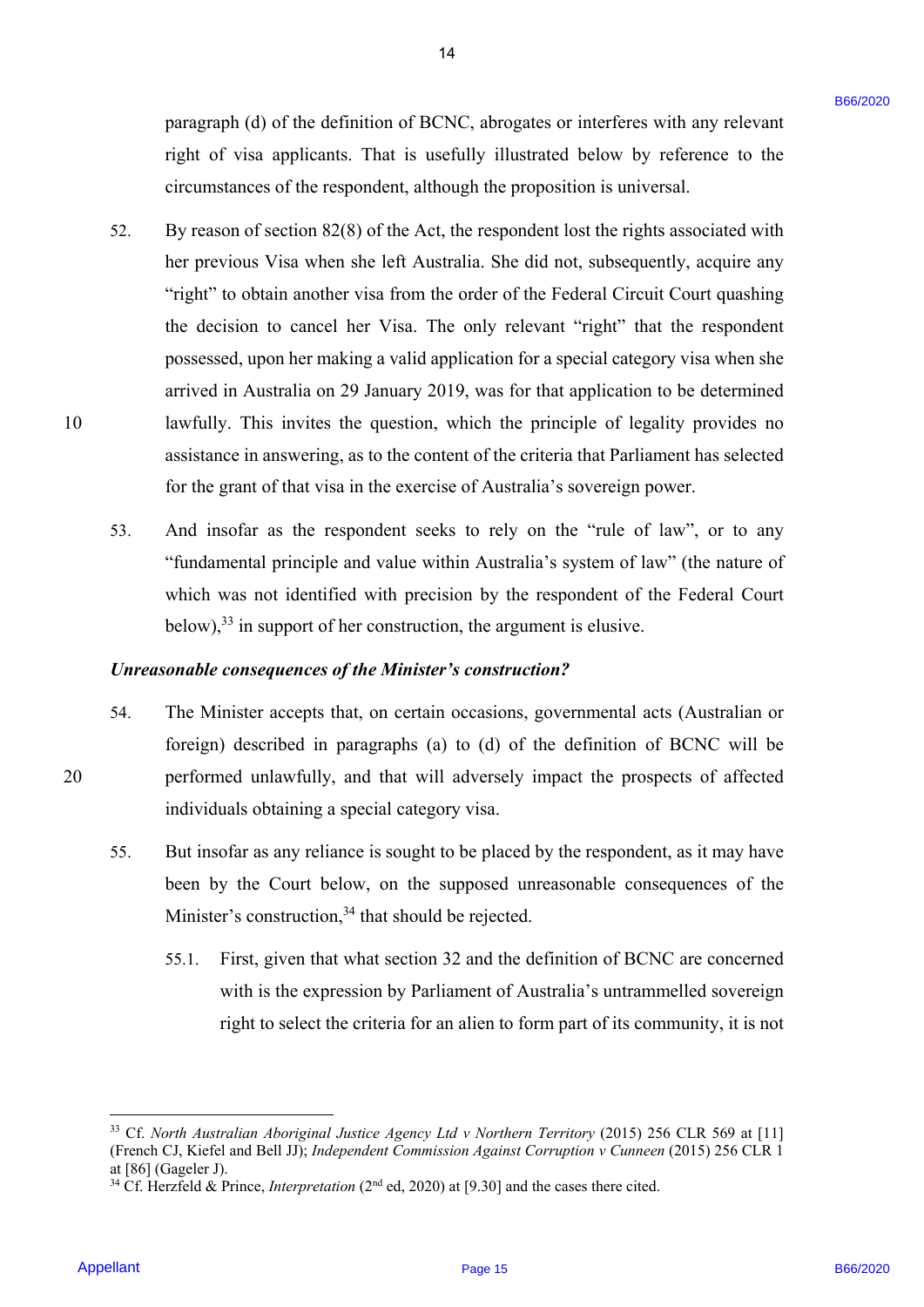apparent how the Court could legitimately prefer one construction over apparent how the Court could legitimately prefer one construction over another due to the supposed "unreasonable" consequences of the other.

15 15

- 55.2. Secondly, different views can be held about whether a consequence of the Minister's construction (i.e., that, on occasions, a person will be designated Minister's construction (i.e., that, on occasions, a person will be designated as a BCNC in circumstances where they were removed or deported from as a BCNC in circumstances where they were removed or deported from Australia or another country unlawfully) is anomalous or unreasonable, Australia or another country unlawfully) is anomalous or unreasonable, rather than an acceptable by-product of the selection of an efficient and workable visa criterion designed to be applied at the border.<sup>35</sup> appearent hose the Court could legitimately presier one construction over<br>
2. Secondly, diffused with considerate and the distant state and the office of the office<br>
2. Secondly, diffused with a local based with the secon
- 56. Furthermore, and in any event, the Minister's construction does not inevitably entail 56. Furthermore, and in any event, the Minister's construction does not inevitably entail 10 adverse consequences. A person can always seek to enjoin their removal or <sup>10</sup> adverse consequences. A person can always seek to enjoin their removal or deportation from Australia before it is performed. Furthermore, even if that does not deportation from Australia before it is performed. Furthermore, even ifthat does not occur, the Act permits the possibility of regulations being made (for the purposes of occur, the Act permits the possibility of regulations being made (for the purposes of sections 32(2)(b) or (c)) that would enable a BCNC to obtain a special category visa.

### **VII. ORDERS SOUGHT** VII. ORDERS SOUGHT

- 57. The Minister seeks the following orders: 57. The Minister seeks the following orders:
	- 57.1. The appeal be allowed.
	- 57.2. Orders 2, 3, 4 and 5 made by the Federal Court of Australia on 23 March 57.2. Orders 2, 3, 4 and 5 made by the Federal Court of Australia on 23 March 2020 be set aside and, in their place, it be ordered that the appeal to that 2020 be set aside and, in their place, it be ordered that the appeal to that Court be dismissed. Court be dismissed.

20 20

<sup>&</sup>lt;sup>35</sup> Cf. Esso Australia Resources Ltd v Federal Commissioner of Taxation (1998) 83 FCR 511 at 519 (Black CJ and Sundberg J – reversed on other grounds in *Esso Australia Resources Limited v Federal Commissioner* of Taxation (1999) 201 CLR 49): "[W]hen different views can be held about whether the consequence is anomalous on the one hand or acceptable or understandable on the other, the Court should be particularly anomalous on the one hand or acceptable or understandable on the other, the Court should be particularly careful that arguments based on anomaly or incongruity are not allowed to obscure the real intention, and careful that arguments based on anomaly or incongruity are not allowed to obscure the real intention, and choice, of the Parliament." choice, of the Parliament."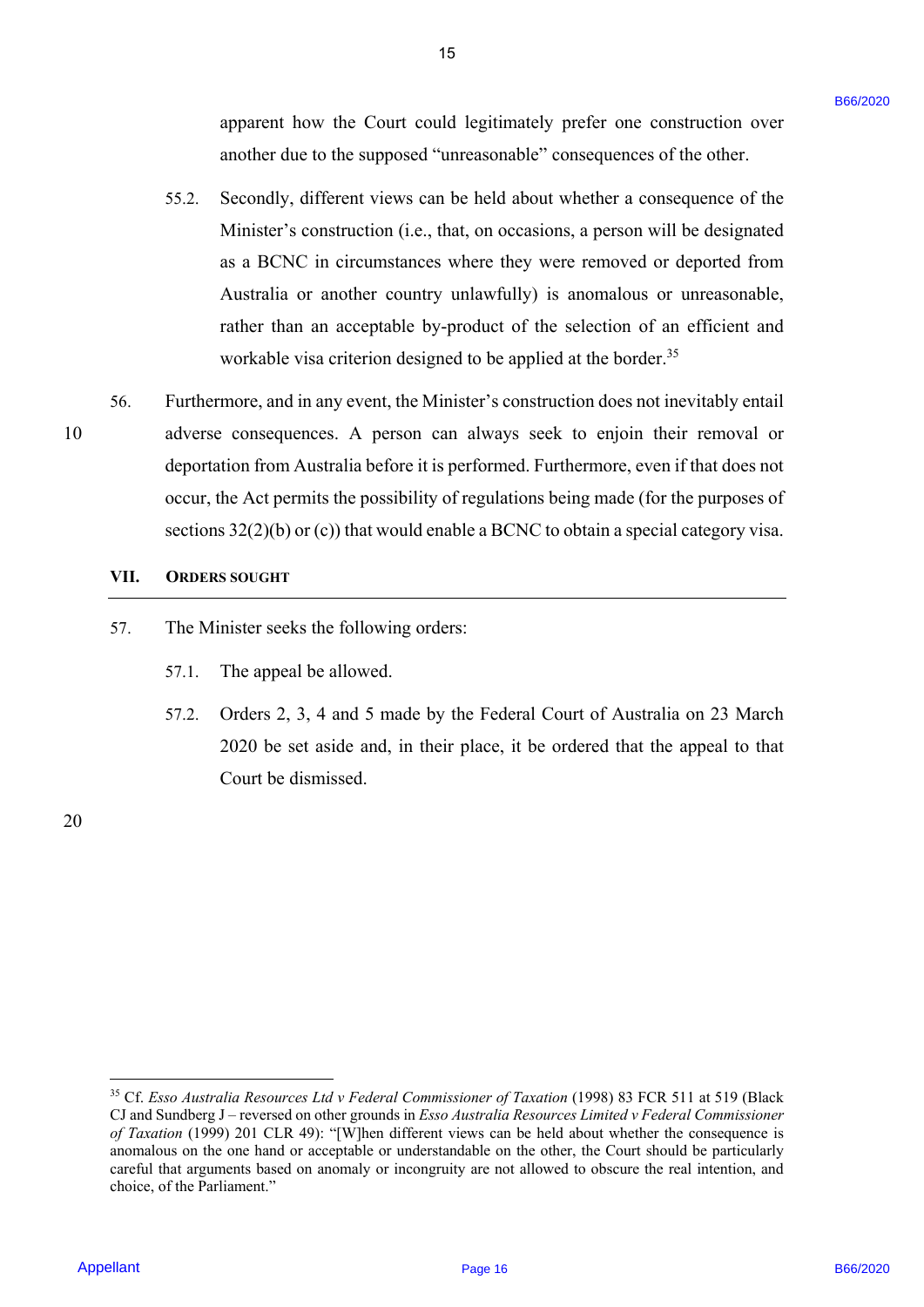### **VIII. ESTIMATE OF TIME FOR ORAL ARGUMENT** VIII. ESTIMATE OF TIME FOR ORAL ARGUMENT

58. The Minister estimates that he requires 1.5 hours for presentation of his oral 58. The Minister estimates that he requires 1.5 hours for presentation of his oral argument. argument. Appellant B66/2020 B66/2020 Page 17

Dated: 4 December 2020 Dated: 4 December 2020

……………………………………….. **CRAIG LENEHAN**  CRAIG LENEHAN 000 ee NIcK wooD

*5 St James Hall*  (02) 8257 2530 craig.lenehan@stjames.net

 $\mathcal{S} \rightarrow \mathcal{S}$ 

**NICK WOOD**  *Owen Dixon Chambers*  <sup>5</sup> St James Hall Owen Dixon Chambers (03) 9225 6392 (02) 8257 2530 (03) 9225 6392 nick.wood@vicbar.com.au craig.lenehan@stjames.net nick.wood@vicbar.com.au

………………………………………..

**FIONA DEMPSEY**  FIONA DEMPSEY

Australian Government Solicitor Australian Government Solicitor Solicitor for the Appellant (07) 3360 5737 (07) 3360 5737 fiona.dempsey@ags.gov.au fiona.dempsey@ags.gov.au